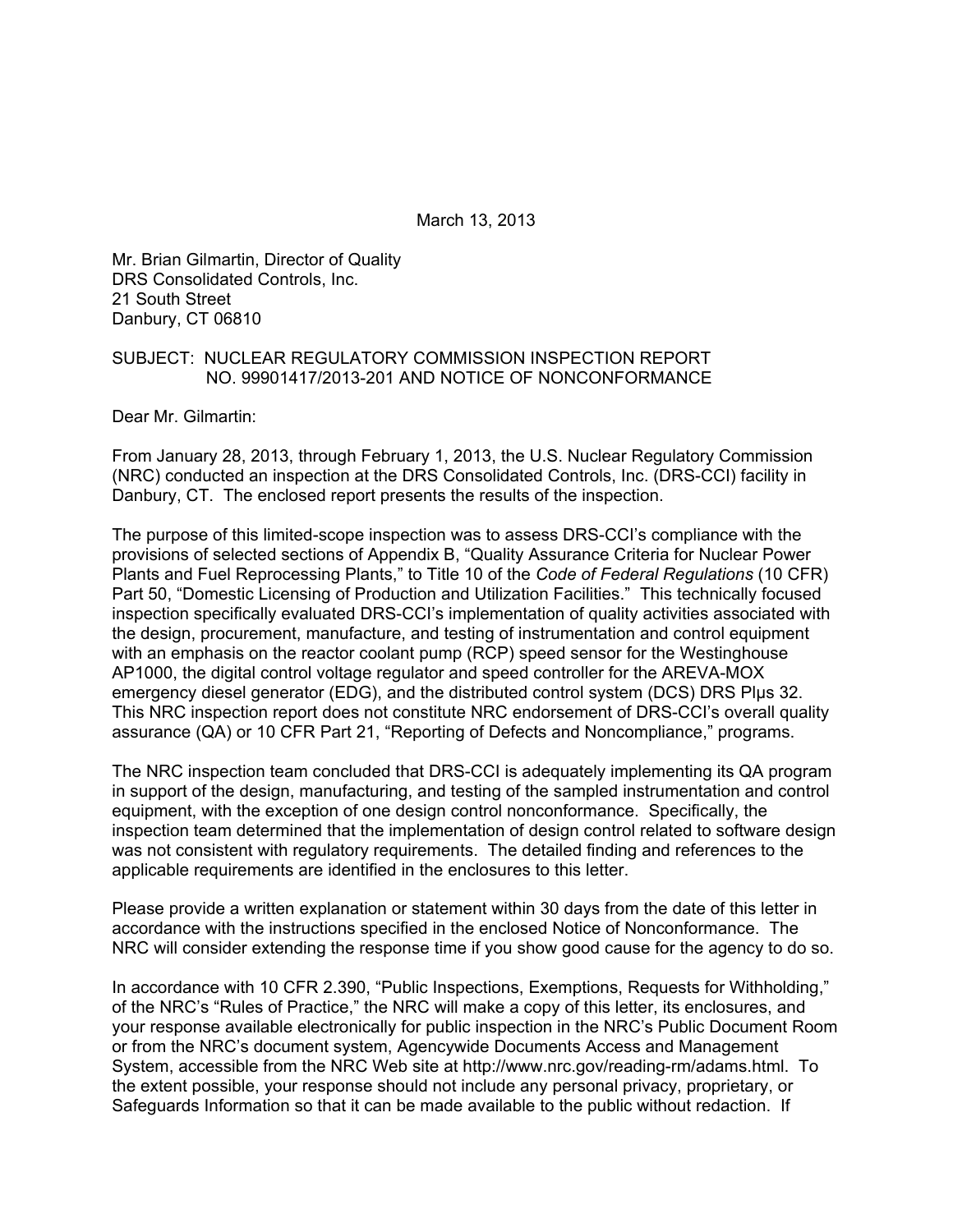B. Gilmartin - 2 -

personal privacy or proprietary information is necessary to provide an acceptable response, then please provide a bracketed copy of your response that identifies the information that should be protected and a redacted copy of your response that deletes such information. If you request that such material be withheld from public disclosure, you must specifically identify the portions of your response that you seek to have withheld and provide in detail the bases for your claim (e.g., explain why the disclosure of information will create an unwarranted invasion of personal privacy or provide the information required by 10 CFR 2.390(b) to support a request for withholding confidential commercial or financial information). If safeguards information is necessary to provide an acceptable response, please provide the level of protection described in 10 CFR 73.21, "Protection of Safeguards Information: Performance Requirements."

Sincerely,

## */RA/*

Richard A. Rasmussen, Chief Electrical Vendor Branch Division of Construction Inspection and Operational Programs Office of New Reactors

Docket No.: 99901417

Enclosures:

- 1. Notice of Nonconformance
- 2. Inspection Report 99901417/2013-201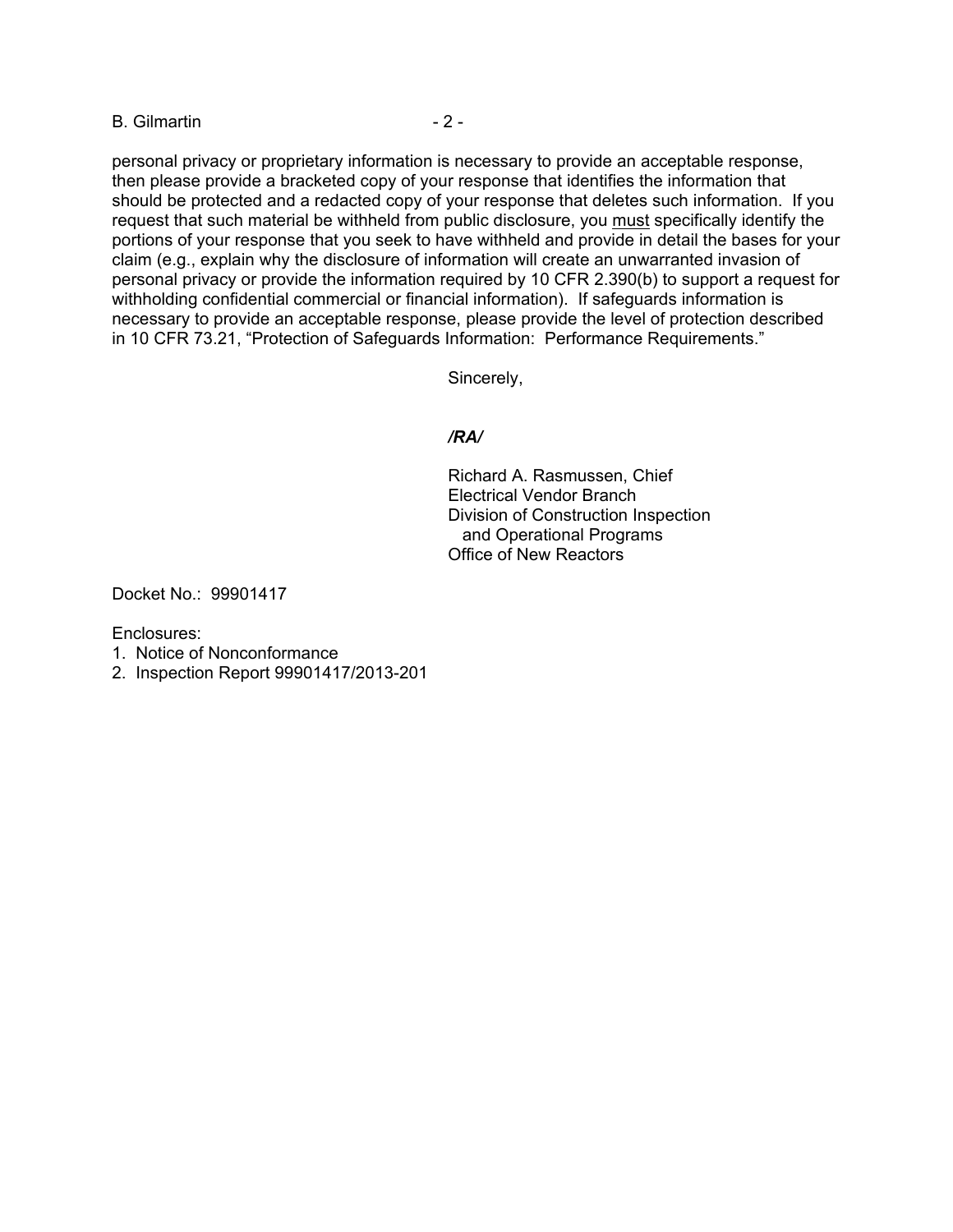B. Gilmartin - 2 -

personal privacy or proprietary information is necessary to provide an acceptable response, then please provide a bracketed copy of your response that identifies the information that should be protected and a redacted copy of your response that deletes such information. If you request that such material be withheld from public disclosure, you must specifically identify the portions of your response that you seek to have withheld and provide in detail the bases for your claim (e.g., explain why the disclosure of information will create an unwarranted invasion of personal privacy or provide the information required by 10 CFR 2.390(b) to support a request for withholding confidential commercial or financial information). If safeguards information is necessary to provide an acceptable response, please provide the level of protection described in 10 CFR 73.21, "Protection of Safeguards Information: Performance Requirements."

Sincerely,

### */RA/*

Richard A. Rasmussen, Chief Electrical Vendor Branch Division of Construction Inspection and Operational Programs Office of New Reactors

Docket No.: 99901417

Enclosures:

- 1. Notice of Nonconformance
- 2. Inspection Report 99901417/2013-201

### **DISTRIBUTION:**

ASakadales ERoach KKavanagh AMasters TJackson IJung RidsNroDcipCEVB AP1000 CONTACTS RidsNroDcipCMVB RidsNroDcip WKulas@drs.com BGilmartin@drs.com

| <b>ADAMS Accession No.: ML13066A368</b> |                               | * via email   | <b>NRC-001</b> |               |
|-----------------------------------------|-------------------------------|---------------|----------------|---------------|
|                                         | <b>OFFICE</b>   R-II/DCI/CIB1 | NRO/DCIP/CEVB | NRO/DCIP/CEVB  | NRO/DE/ICE2   |
| <b>NAME</b>                             | LDumont*                      | DBollock*     | SEdmonds*      | EMartinez*    |
| <b>DATE</b>                             | 03/08/2013                    | 03/08/2013    | 03/08/2013     | 03/08/2013    |
| <b>OFFICE</b>                           | NRO/DE/ICE1                   | NRO/DCIP/CEVB | NRO/DCIP/CAEB  | NRO/DCIP/CEVB |
| <b>NAME</b>                             | KMott*                        | GLipscomb*    | TFrve          | RRasmussen    |
| <b>DATE</b>                             | 03/08/2013                    | 03/08/2013    | 03/11/2013     | 03/13/2013    |

**OFFICIAL RECORD COPY**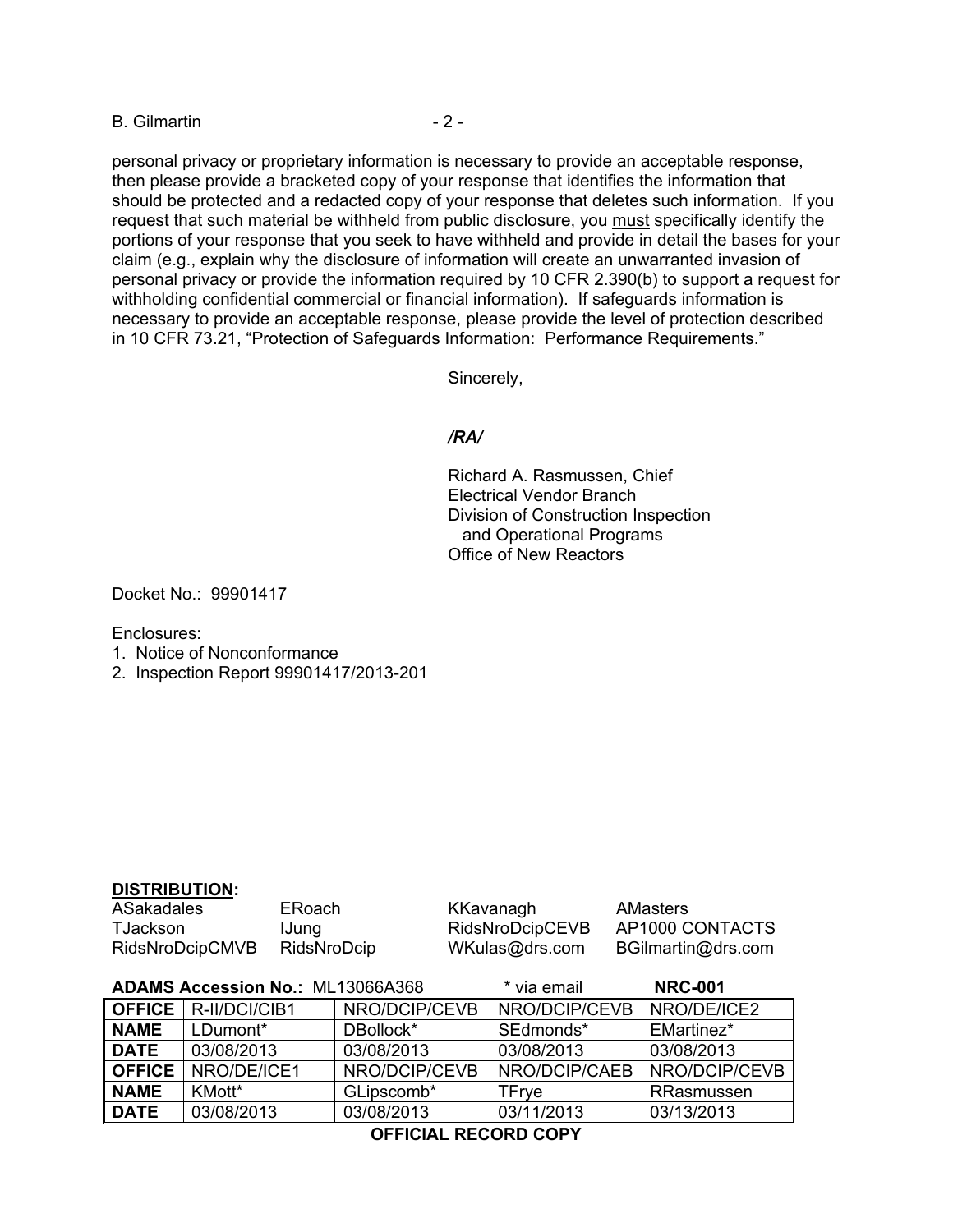## **NOTICE OF NONCONFORMANCE**

DRS Consolidated Controls, Inc. Docket No. 99901417 Danbury, CT 06810

21 South Street Inspection Report No 99901417/2013-201

Based on the results of a U.S. Nuclear Regulatory Commission (NRC) inspection conducted from January 28, 2013, through February 1, 2013, of activities performed at DRS Consolidated Controls, Inc. (DRS-CCI), it appears that one activity was not conducted in accordance with NRC requirements that are contractually imposed upon DRS-CCI by its customers or NRC licensees.

Criterion III, "Design Control," of Appendix B, "Quality Assurance Criteria for Nuclear Power Plants and Fuel Reprocessing Plants," to Title 10 of the *Code of Federal Regulations* (10 CFR) Part 50, "Domestic Licensing of Production and Utilization Facilities," states, in part, "The design control measures shall provide for verifying or checking the adequacy of design, such as by the performance of design reviews, by the use of alternate or simplified calculational methods, or by the performance of a suitable testing program. The verifying or checking process shall be performed by individuals or groups other than those who performed the original design, but who may be from the same organization."

DRS-CCI procedure ER7357/70, "Commercial Generic Software and Hardware Test Plan," Revision B, dated June 25,2012, states, in part, "Members of the Test Engineering Group, which is separate from the Software Development Group that created the software, shall perform software package inspections. This provides an independent examination of the software for validation and verification."

Contrary to the above, as of February 1, 2013, DRS-CCI failed to perform appropriate verification and checking processes by allowing individuals who perform the original design to perform the verification or checking of the design. Specifically, during the verification and validation of the requirements and design phases of the software development lifecycle for its emergency diesel generator automatic voltage regulator and governor speed control, DRS-CCI failed to appropriately establish and implement measures that prevent software design individuals or groups from verifying or checking their own work as required by the "Commercial Generic Software and Hardware Test Plan" procedure.

This issue has been identified as Nonconformance 99901417/2013-201-01.

Please provide a written statement or explanation to the U.S. Nuclear Regulatory Commission, ATTN: Document Control Desk, Washington, DC 20555-0001, with a copy to the Chief, Electrical Vendor Branch, Division of Construction Inspection and Operational Programs, Office of New Reactors, within 30 days of the date of the letter transmitting this Notice of Nonconformance. This reply should be clearly marked as a "Reply to a Notice of Nonconformance" and should include for each noncompliance: (1) the reason for the noncompliance, or if contested, the basis for disputing the noncompliance; (2) the corrective steps that have been taken and the results achieved; (3) the corrective steps that will be taken to avoid noncompliances; and (4) the date when your corrective action will be completed. Where good cause is shown, the NRC will consider extending the response time.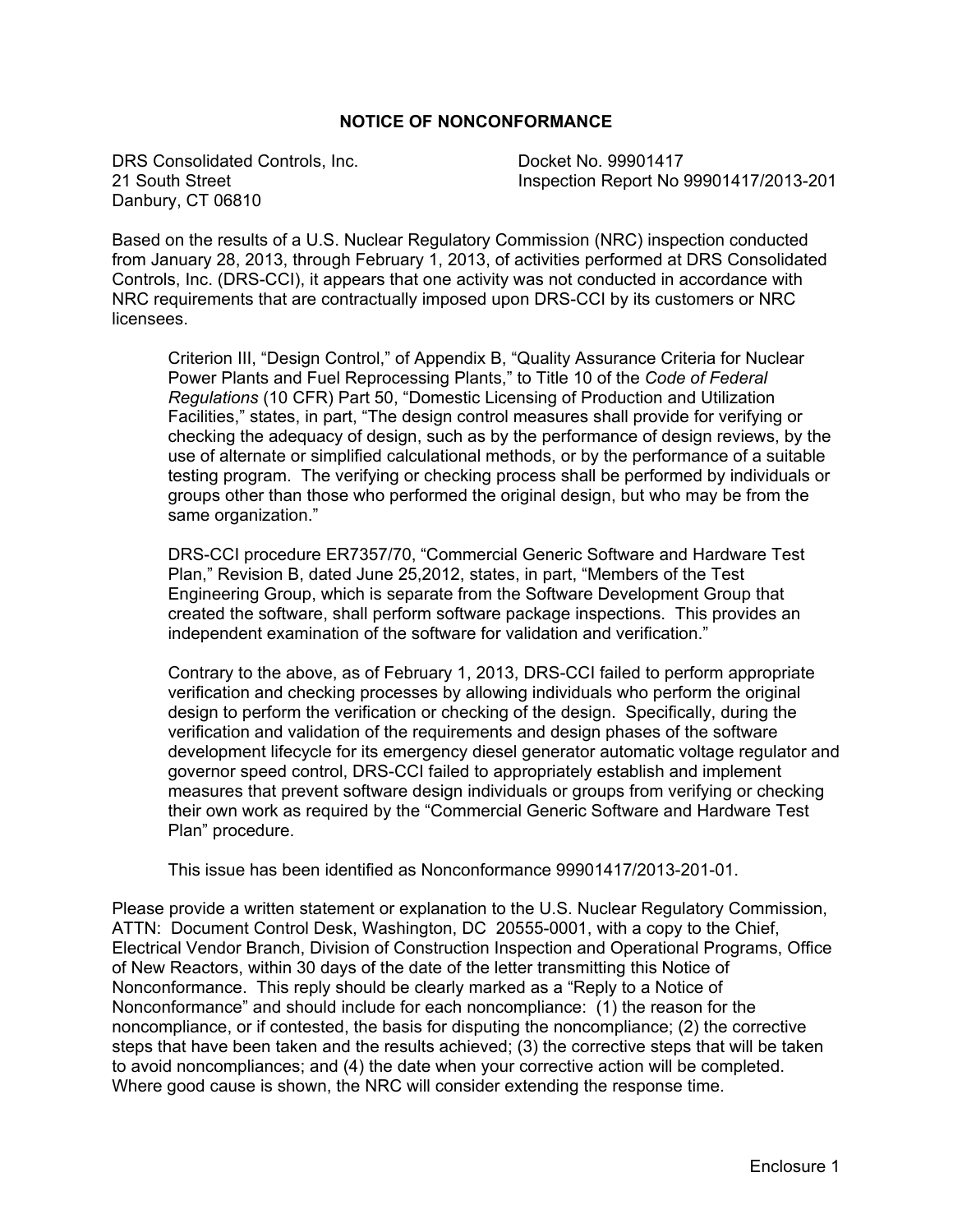Because the NRC will make your response available electronically for public inspection in the NRC Public Document Room or from the NRC's document system, Agencywide Documents Access and Management System, which is accessible from the NRC Web site at http://www.nrc.gov/reading-rm/adams.html, to the extent possible, it should not include any personal privacy, proprietary, or Safeguards Information so that it can be made available to the public without redaction. If personal privacy or proprietary information is necessary to provide an acceptable response, then please provide a bracketed copy of your response that identifies the information that should be protected and a redacted copy of your response that deletes such information. If you request withholding of such material, you must specifically identify the portions of your response that you seek to have withheld and provide in detail the bases for your claim of withholding (e.g., explain why the disclosure of information will create an unwarranted invasion of personal privacy or provide the information required by 10 CFR 2.390(b) to support a request for withholding confidential commercial or financial information). If Safeguards Information is necessary to provide an acceptable response, please provide the level of protection described in 10 CFR 73.21, "Protection of Safeguards Information: Performance Requirements."

Dated this 13th day of March 2013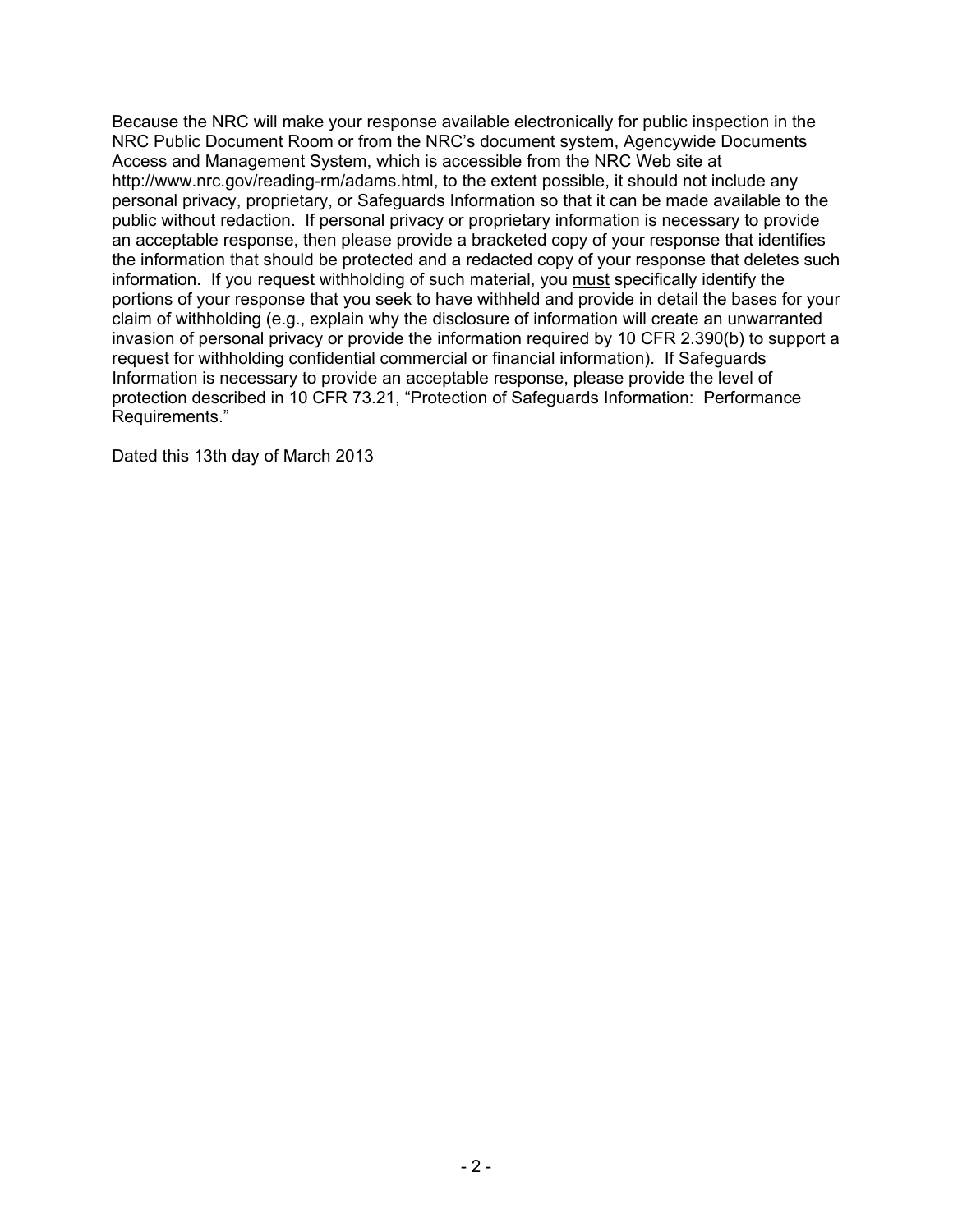### **U.S. NUCLEAR REGULATORY COMMISSION OFFICE OF NEW REACTORS DIVISION OF CONSTRUCTION INSPECTION AND OPERATIONAL PROGRAMS VENDOR INSPECTION REPORT**

| Docket No.:              | 99901417                                                                                                                                                                                                                                                                                                                                                                                                                                        |                                                                               |  |
|--------------------------|-------------------------------------------------------------------------------------------------------------------------------------------------------------------------------------------------------------------------------------------------------------------------------------------------------------------------------------------------------------------------------------------------------------------------------------------------|-------------------------------------------------------------------------------|--|
| Report No.:              | 99901417/2013-201                                                                                                                                                                                                                                                                                                                                                                                                                               |                                                                               |  |
| Vendor:                  | DRS Consolidated Controls, Inc.<br>21 South Street<br>Danbury, CT 06810                                                                                                                                                                                                                                                                                                                                                                         |                                                                               |  |
| Vendor Contact:          | Brian Gilmartin, Director of Quality<br>Phone: 203-798-3072<br>BGilmartin@drs.com                                                                                                                                                                                                                                                                                                                                                               |                                                                               |  |
| Background:              | DRS Consolidated Controls, Inc. (DRS-CCI), designs, qualifies,<br>and manufactures instrumentation and control equipment primarily<br>for the U.S. Navy and the commercial nuclear industry. The<br>DRS-CCI scope of supply includes, but not limited to, reactor<br>coolant pump speed sensors, digital control voltage regulators and<br>speed controllers for emergency diesel generators, and a<br>distributed control system, DRS Plus 32. |                                                                               |  |
| <b>Inspection Dates:</b> | January 28-February 1, 2013                                                                                                                                                                                                                                                                                                                                                                                                                     |                                                                               |  |
| Inspection Team Leader:  | George Lipscomb, NRO/DCIP/CEVB                                                                                                                                                                                                                                                                                                                                                                                                                  |                                                                               |  |
| Inspectors:              | Douglas Bollock<br>Louis Dumont<br><b>Shavon Edmonds</b><br>Erik Martinez<br>Kenneth Mott                                                                                                                                                                                                                                                                                                                                                       | NRO/DCIP/CEVB<br>R-II/DCI/CIB1<br>NRO/DCIP/CEVB<br>NRO/DE/ICE2<br>NRO/DE/ICE1 |  |
| Approved by:             | Richard A. Rasmussen, Chief<br><b>Electrical Vendor Branch</b><br>Division of Construction Inspection and Operational Programs<br><b>Office of New Reactors</b>                                                                                                                                                                                                                                                                                 |                                                                               |  |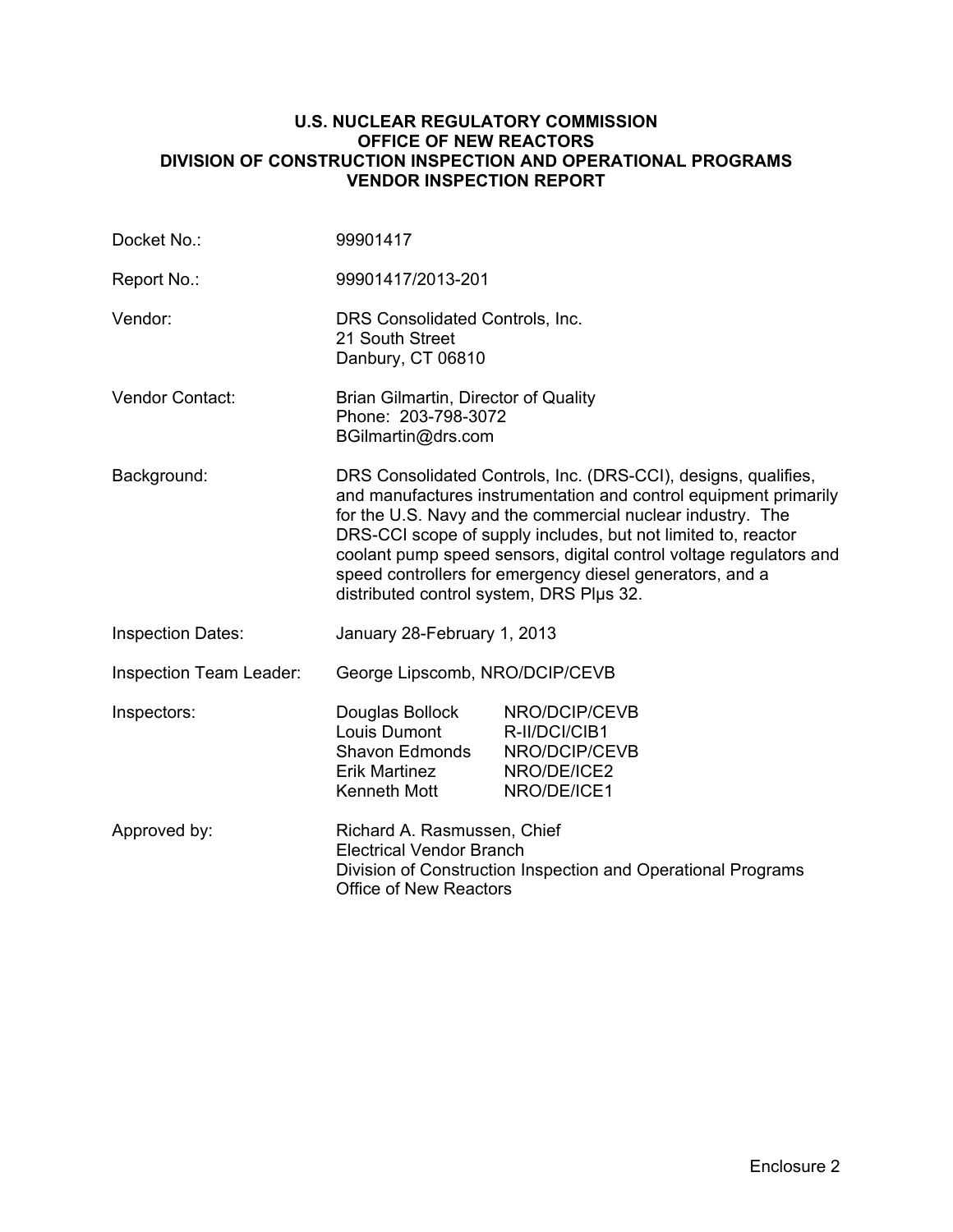## **EXECUTIVE SUMMARY**

### DRS Consolidated Controls, Inc. 99901417/2013-201

The U.S. Nuclear Regulatory Commission (NRC) conducted this inspection to verify that DRS-CCI implements an adequate quality assurance (QA) program that complies with the requirements of Appendix B, "Quality Assurance Criteria for Nuclear Power Plants and Fuel Reprocessing Plants," to Title 10 of the *Code of Federal Regulations* (10 CFR) Part 50, "Domestic Licensing of Production and Utilization Facilities." This technically focused inspection specifically evaluated DRS-CCI's implementation of quality activities associated with the design, procurement, manufacture, and test of instrumentation and control (I&C) equipment with an emphasis on the reactor coolant pump (RCP) speed sensor for the Westinghouse AP1000, the digital control voltage regulator and speed controller for the AREVA-MOX emergency diesel generator, and the distributed control system (DCS) DRS Plµs 32. The NRC identified these product lines because the RCP speed sensors are anticipated to be used in new reactor construction, and the digital control voltage regulator and speed controller are expected to be used in a new fuel facility construction. The NRC conducted this inspection at DRS-CCI's manufacturing facility in Danbury, CT.

The following regulation served as the basis for this NRC inspection:

- Appendix B to 10 CFR Part 50
- 10 CFR Part 21, "Reporting of Defects and Noncompliance"

The NRC inspection team used Inspection Procedure (IP) 43002, "Routine Inspections of Nuclear Vendors," dated April 25, 2011; IP 43004, "Inspection of Commercial-Grade Dedication Programs," dated April 25, 2011; and IP 36100, "Inspection of 10 CFR Part 21 and Programs for Reporting Defects and Noncompliance," dated February 13, 2012, to conduct this inspection.

This is the first NRC inspection of DRS-CCI.

With the exception of the nonconformance described below, the NRC inspection team concluded that DRS-CCI is adequately implementing its QA program in support of the design, manufacturing, and testing of the sampled I&C equipment. The results of this inspection are summarized below.

### Software Control

Based on the limited sample of software development activities observed and documents reviewed up to the end of the design-phase of DRS-CCI's software development lifecycle, the NRC inspection team determined that DRS-CCI design activities affecting software quality, software development design change, and modification recording were accomplished in accordance with the regulatory requirements of Criterion III, "Design Control," of Appendix B to 10 CFR Part 50.

However, while assessing the implementation of DRC-CCI's software verification and validation (V&V) program, the NRC inspection team discovered that a software engineer (a software designer), who had been a part of the independent V&V review effort, reviewed his own work.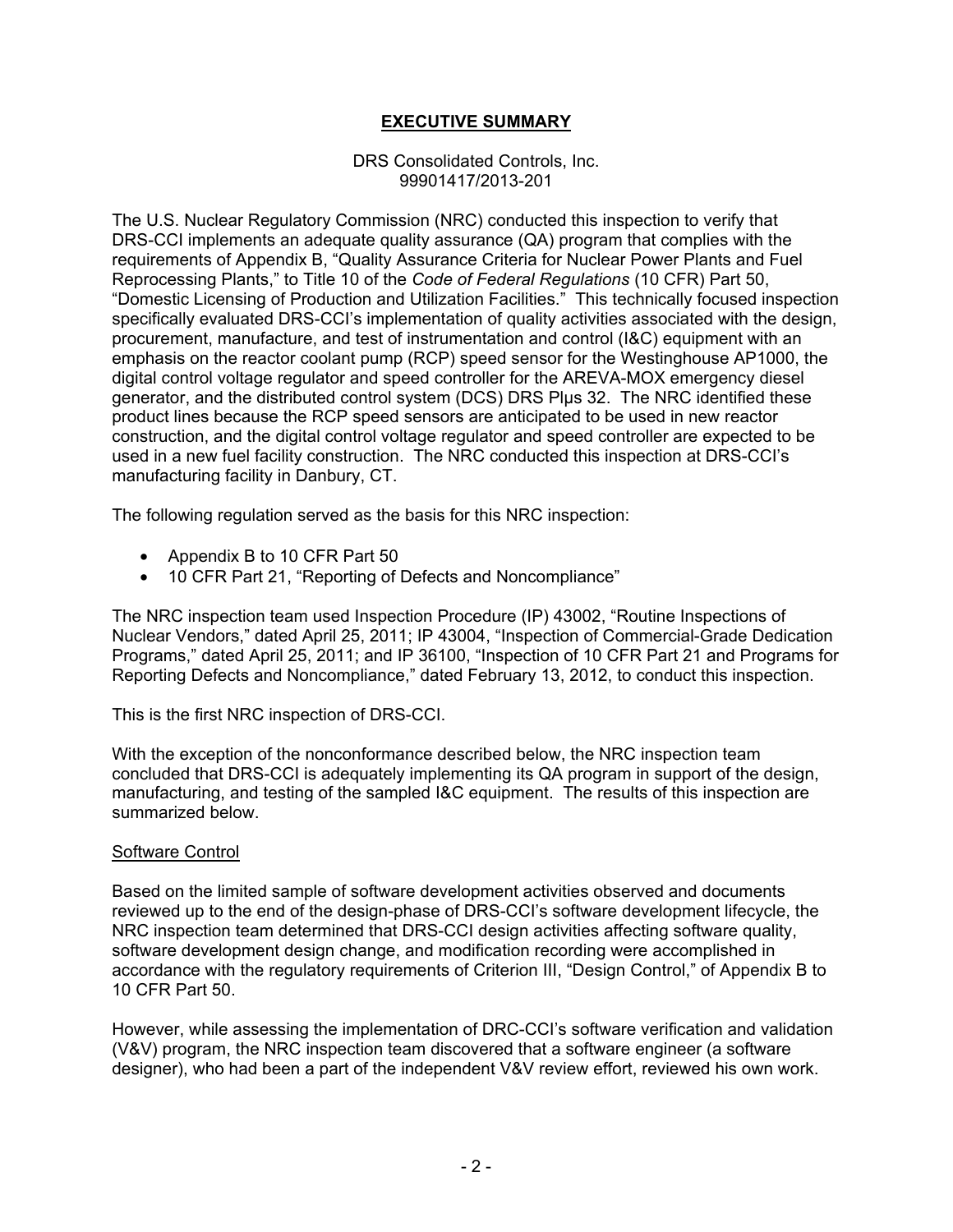The NRC inspection team determined DRS-CCI failed to appropriately establish and implement measures that prevent software design individuals or groups from verifying or checking their own work within independent verification and validation (I-V&V) processes. This failure to meet the technical independence requirements of Criterion III of Appendix B to 10 CFR Part 50, is identified as Nonconformance 99901417/2013-201-01.

### Non-Software Design Control

Based on the limited sample of design documents, drawings, and procedures reviewed related to the RCP speed sensor, the NRC inspection team determined that DRS-CCI is adequately implementing its non-software design control program in accordance with the regulatory requirements of Criterion III of Appendix B to 10 CFR Part 50.

## 10 CFR Part 21

The NRC inspection team determined that DRS-CCI appropriately translated the requirements of 10 CFR Part 21 into implementing procedures and, for the limited sample of activities that the inspectors reviewed, implemented them as DRS-CCI procedures require.

### Manufacturing Control and Inspection

The NRC inspection team determined that DRS-CCI has established a program that adequately controls manufacturing and inspection activities in accordance with the regulatory requirements of Criterion V, "Instructions, Procedures, and Drawings," and Criterion X, "Inspection," of Appendix B to 10 CFR Part 50. Based on the limited sample of manufacturing and inspection activities observed and documents reviewed, the NRC inspection team determined that DRS-CCI is effectively implementing its manufacturing and inspection programs in support of safety-related component manufacturing.

## Commercial-Grade Dedication

The NRC inspection team concluded that DRS-CCI has established a program that adequately controls commercial-grade dedication (CGD) in accordance with the regulatory requirements of Appendix B to 10 CFR Part 50. Based on the limited sample of CGD documents reviewed, the NRC inspection team determined that DRS-CCI is effectively implementing its CGD program in support of safety-related component manufacturing.

## Procurement/Supplier Control

The NRC inspection team concluded that DRS-CCI has established a program that adequately controls procurement of equipment and services under the regulatory requirements of Criterion IV, "Procurement Document Control," and Criterion VII, "Control of Purchased Material, Equipment, and Services," of Appendix B to 10 CFR Part 50. Based on the limited sample of procurement documents reviewed, the NRC inspection team determined that DRS-CCI is effectively implementing its procurement program in support of safety-related component manufacturing.

## Testing and AP1000 Equipment Qualification

The NRC inspection team determined that DRS-CCI has established a program that adequately controls testing in accordance with the regulatory requirements of Criterion XI, "Test Control," of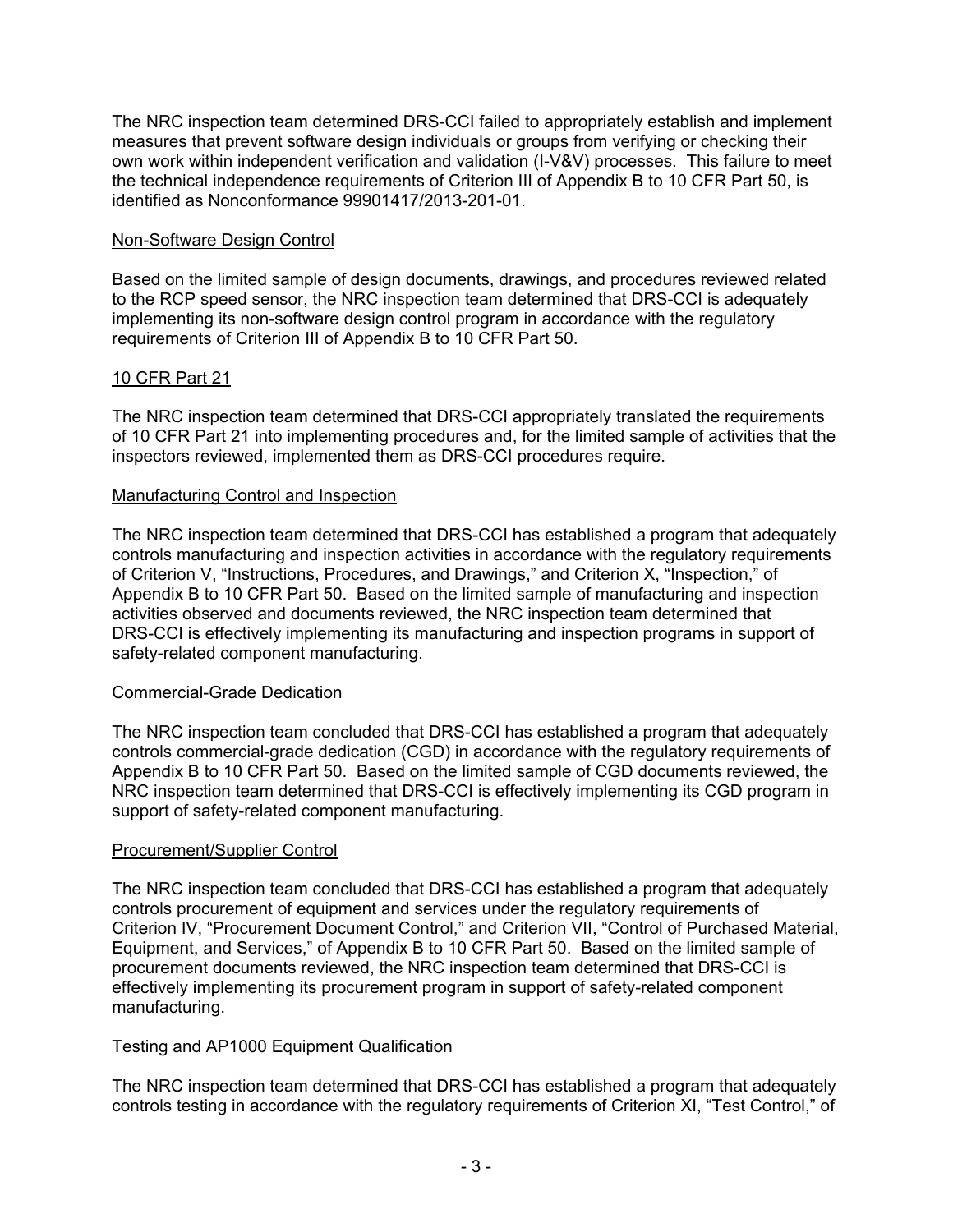Appendix B to 10 CFR Part 50. Based on the limited sample of test activities observed and documents reviewed, the inspectors determined that DRS-CCI is adequately implementing these control processes in support of safety-related component manufacturing. The NRC inspection team was unable to assess DRS-CCI equipment qualification (EQ) activities in support of AP1000 Inspections, Tests, Analyses, and Acceptance Criteria (ITAAC) closure, because Westinghouse had only contracted for equipment and not EQ test activities.

### Nonconformance and Corrective Action Programs

Based on the limited sample of nonconformance and corrective action documents reviewed, the NRC inspection team determined that the implementation of DRS-CCI's program for control of nonconforming material, parts, or components and corrective actions was consistent with the regulatory requirements in Criterion XV, "Nonconforming Materials, Parts, or Components," and Criterion XVI, "Corrective Action," of Appendix B to 10 CFR Part 50.

## Audits

The NRC inspection team determined that DRS-CCI has established a program that adequately controls audit activities in accordance with the regulatory requirements of Criterion XVIII, "Audits," of Appendix B to 10 CFR Part 50. Based on the limited sample of audit documents reviewed, the NRC inspection team determined that DRS-CCI is effectively implementing its internal and external audit programs in support of safety-related component manufacturing.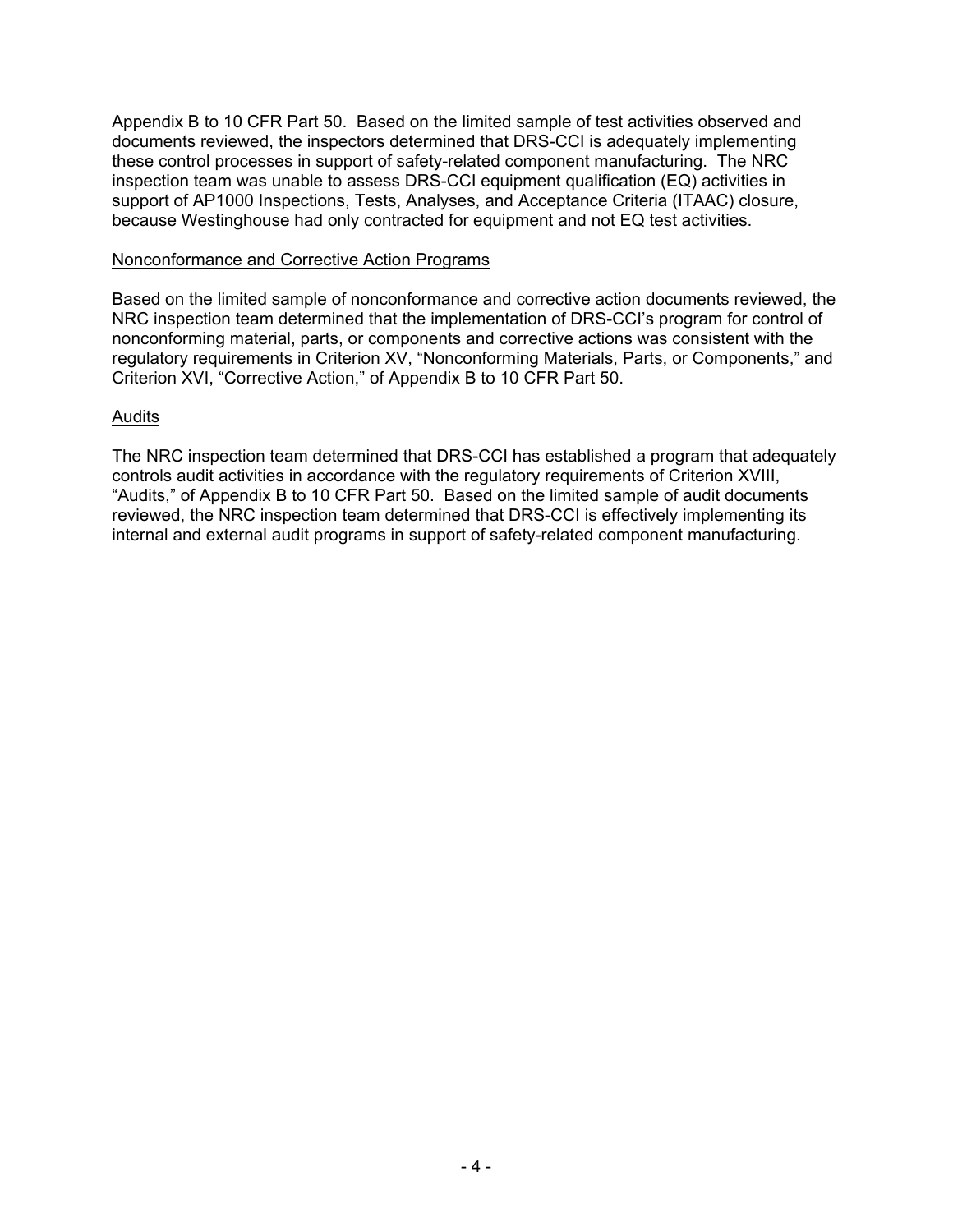# **REPORT DETAILS**

### **1. Software Control**

### a. Inspection Scope

The NRC inspection team reviewed the DRS-CCI software quality assurance (QA) program, software design control change process, software verification and validation, and safety-related software development processes, procedures, and implementation for the AREVA-MOX emergency diesel generator (EDG) safety-related software control system development project to verify regulatory compliance in accordance with Criterion III, "Design Control," of Appendix B to 10 CFR Part 50.

In addition, the NRC inspection team reviewed the traceability of several Fairbanks Morris Engine (FME) purchase order (PO) EDG control system requirements between the PO design specifications and the software design descriptions (SDD) to verify that PO design specification requirements were correctly translated, that the translation of the requirements into the system requirements specification (SRS) were correct, unambiguous, and verifiable, and that the final design outputs are relatable to the design input.

### b. Observations and Findings

### Software Development Quality Assurance Plan

The NRC inspection team noted the FME PO requires DRS-CCI to have a documented QA program that meets Appendix B to 10 CFR Part 50 requirements using the implementation guidance of NQA-1-1994, Subpart 2.7, "Quality Assurance Requirements of Computer Software for Nuclear Facility Applications." The NRC inspection team interviewed DRS-CCI personnel and also reviewed the following software quality assurance plan (SQAP) documents: Commercial Nuclear Quality Assurance Manual (CNQA), Software Quality Assurance Plan for Commercial Nuclear Applications, Software Configuration Management Plan for Commercial Nuclear Applications, Software Safety Plan for Commercial Nuclear Applications, Software Development Plan for Applications in Commercial Nuclear Plants, Commercial Generic Software and Hardware Test Plan, and Software Verification and Validation Plan for Commercial Nuclear Applications, to assess the implementation of the DRS-CCI Software Development Quality Assurance Plan. No significant issues were identified.

### Software Development Program Change and Modification Tracking

DRS-CCI's CNQA, section 3.1, states that design changes from approved design inputs, including the reasons for the changes, will be identified, approved, documented, and controlled. DRS-CCI's SQAP, section 6.2, states that a software review will be performed on products to ensure change requests are captured, reviewed, and tracked to closure. The NRC inspection team assessed implementation of DRS-CCI software development design changes by reviewing various corrective action records and document revision updates for applicable changes. The NRC inspection team determined that the records sampled were legible, adequate, retrievable, adequately protected, and traceable to appropriate design input entries. No significant issues were identified.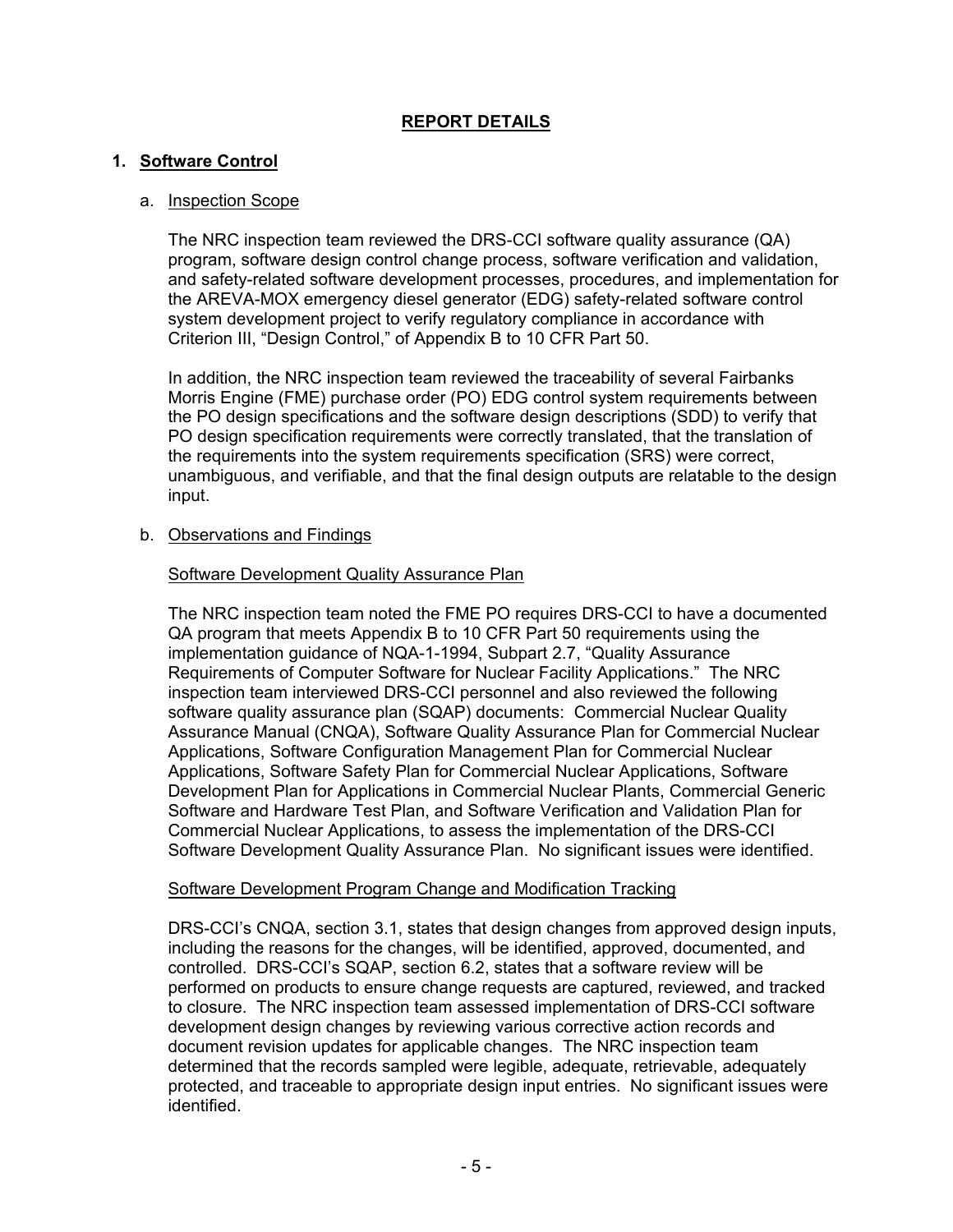### Software Requirements Traceability

The NRC inspection team forward traced a small sample of selected PO design specification requirements from the PO design specifications to the SDD using the Bi-Directional Traceability Matrix (BDTM) to verify that applicable design inputs were correctly translated to the design phase. The NRC inspection team also assessed the quality of the SRS to ensure that the transfer of design specification EDG control system requirements into the SRS was correct, unambiguous, and verifiable, and that the final design output documents for the design phase (the SDD) are relatable to the design input requirements.

The NRC inspection team determined that applicable design inputs were correctly translated (up to the design phase), and that the final design output documents for the design phase (the SDD) are relatable to the design input requirements for the FME AREVA-MOX EDG Automatic Voltage Regulator (AVR) and Governor Speed Controller (GSC) software development project. No significant issues were identified.

### Safety-Related Software Development Independent Verification and Validation

The FME PO requirement states that software verification and validation (V&V) shall be performed ensuring compliance with Institute of Electrical and Electronics Engineers (IEEE) 1012-1998 and the exceptions identified by NRC Regulatory Guide 1.168, "Verification, Validation, Reviews, and Audits for Digital Computer Software Used in Safety Systems of Nuclear Power Plants."

The NRC inspection team evaluated ER7357/63, "Software Verification and Validation Plan for Commercial Nuclear Application," to verify that the plan and the associated V&V processes met the regulatory requirements of IEEE-1012-1998. The NRC inspection team also evaluated the Software V&V Phase Summary Report for the EDG GSC and Software V&V Phase Summary Report for the EDG AVR to ensure that they were developed in accordance with the regulatory requirements of IEEE-1012 and the DRS-CCI software verification and validation plan (SVVP).

The NRC inspection team noted that DRS-CCI procedure ER7357/70, "Commercial Generic Software and Hardware Test Plan," required independence between software development and software testing activities. The inspectors assessed the vendor's organizational charts to verify requisite organizational independence between the software engineering group and the software testing group, which provides independent verification and validation (IV&V). The inspectors also evaluated final software lifecycle output documents (the combined SRS/SDD document) to verify the appropriate IV&V implementation of the software design group's final design output documents and the testing group's final V&V output documents through the design phase of the software lifecycle (SLC).

The NRC Inspection team sampled the following documents associated with IV&V implementation:

Original design documents:

- SC-013919/01, "Design Basis Specification for EDG AVR," Revision B
- SC-013919/02, "Design Basis Specification for EDG GSC," Revision B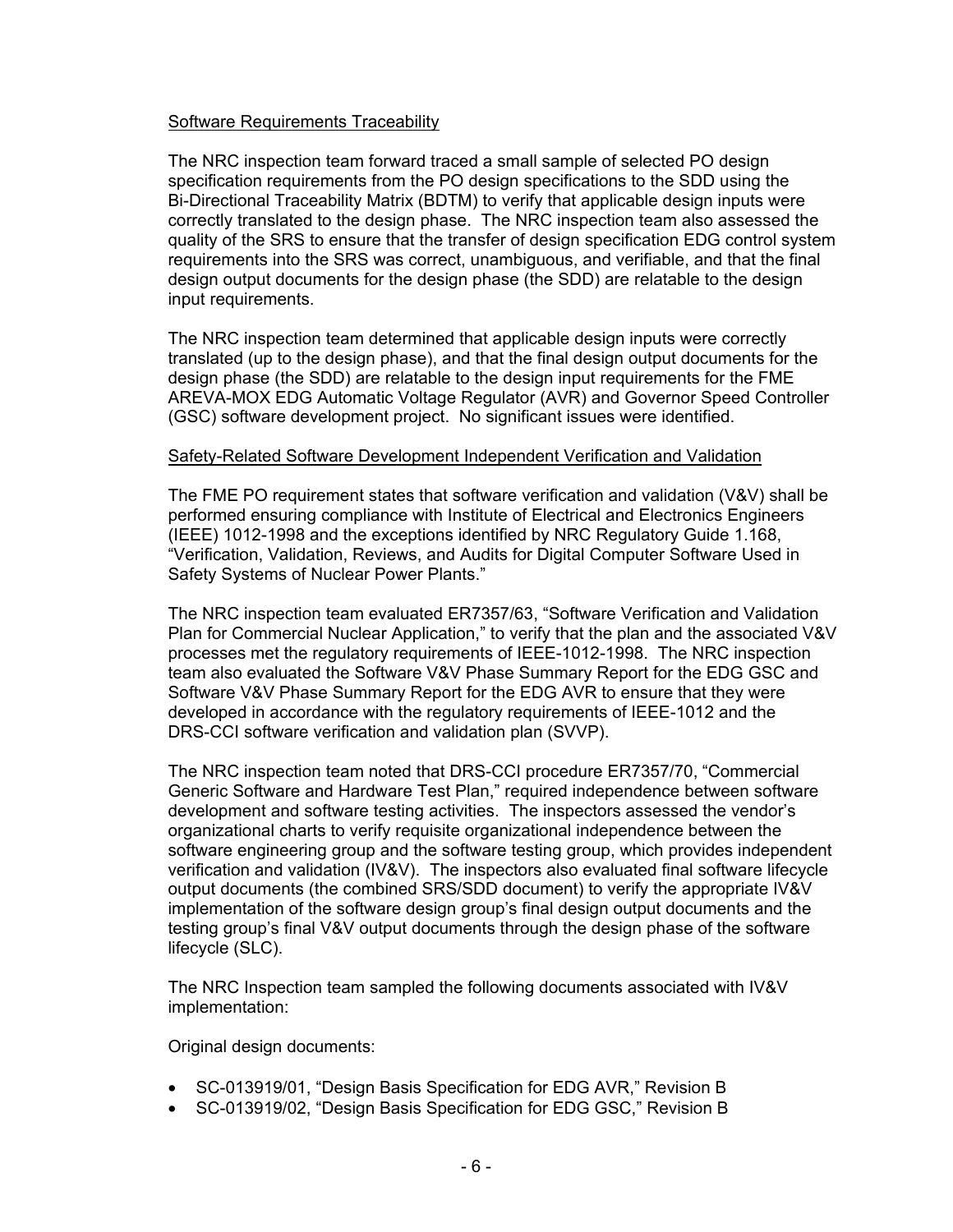- SC-013919/06, "SRS/SDD for EDG Automatic Voltage Regulator (AVR)," Revision B
- SC-013919/07, "SRS/SDD for EDG Governor Speed Control (GSC)," Revision B

Related independent V&V documents:

- SC-013919/14, "S/W V&V Phase Summary Report for EDG Speed Control," Revision B
- SC-013919/15, "S/W V&V Phase Summary Report for EDG Automatic Voltage Regulator," Revision B

While assessing these final software design documents, the inspectors discovered that a software engineer (a software designer who was a member of the design group) was also the IV&V reviewer (a member of the testing group who verified his own design work) for the above documents. The inspectors learned that DRS-CCI considered assigning design personnel to an IV&V review role was acceptable under ER7357/70 provisions and this example was not an isolated occurrence. However, the inspectors did not review other examples during the inspection.

The NRC inspection team determined this did not meet Criterion III, "Design Control," of Appendix B to Title 10 of the *Code of Federal Regulation* (10 CFR) Part 50, and IEEE-1012 independent V&V requirements. This issue is identified as Nonconformance 99901417/2013-201-01.

c. Conclusion

With the exemption of Nonconformance 99901417/2013-201-01 and based on the limited sample of software development activities observed and documents reviewed up to the end of the design phase of DRS-CCI's software lifecycle, the NRC inspection team determined that DRS-CCI design activities affecting software quality, software development design change, and modification recording were accomplished in accordance with the regulatory requirements of Criterion III of Appendix B to 10 CFR Part 50.

## **2. Non-Software Design Control**

### a. Inspection Scope

The NRC inspection team reviewed DRS-CCI's design control plan, which is described in section 3 of DRS-CCI's commercial nuclear quality assurance manual, associated procedures, and design work instructions and drawings related to the AP1000 Reactor Coolant Pump (RCP) speed sensor, to verify that DRS-CCI non-software design controls comply with the regulatory requirements of Criterion III, "Design Control," of Appendix B to 10 CFR Part 50. Also, the NRC inspection team interviewed DRS-CCI staff to assess the implementation of the non-software design control program and ensure that design activities were accomplished in accordance with quality assurance procedures.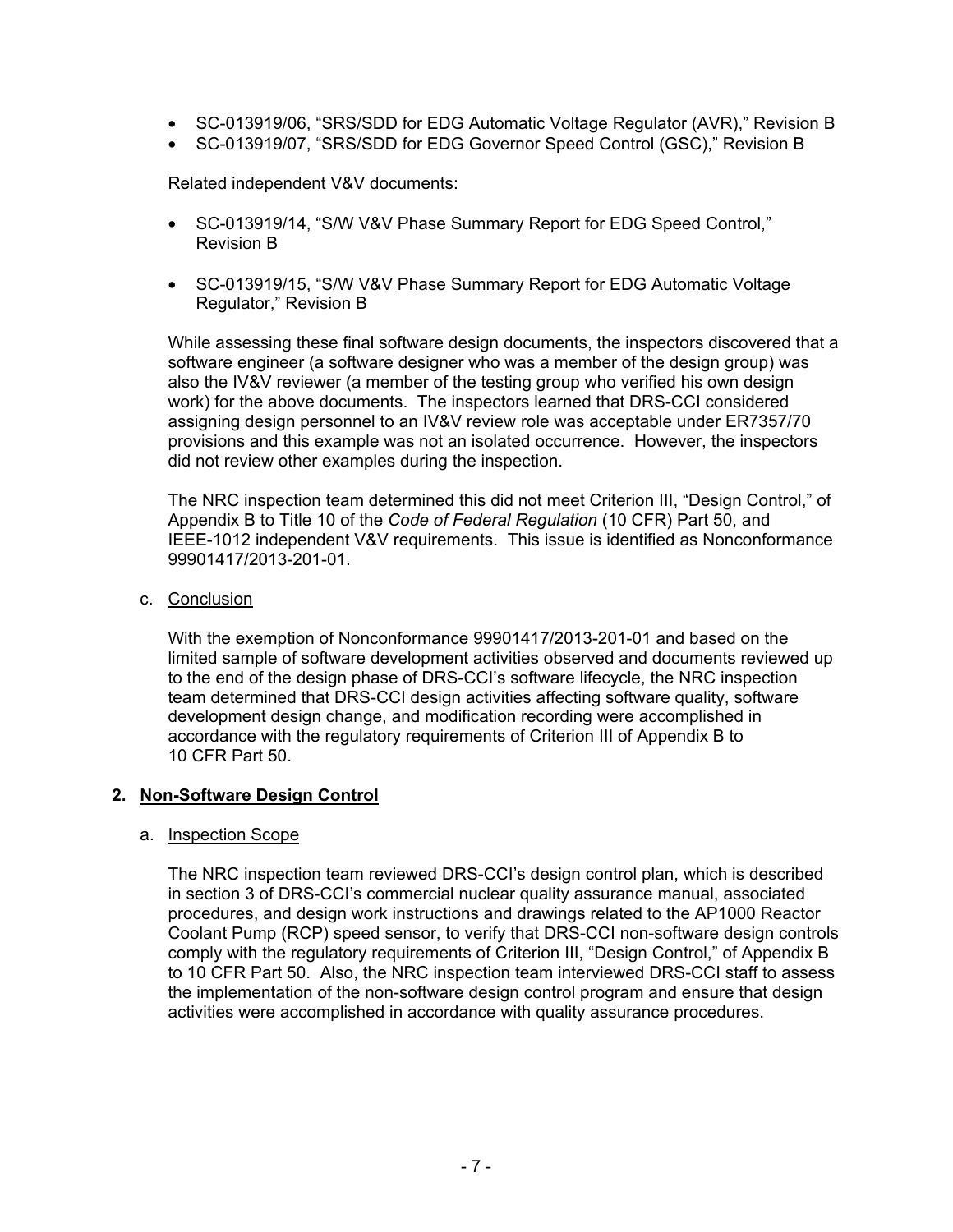### b. Observations and Findings

DRS-CCI's design control methodology is described in section 3 of DRS-CCI's commercial nuclear quality assurance manual, DQP-OL-016, which is a high-level document that delineates the DRS-CCI QA program. The NRC inspection team noted that the QA manual identifies a design organization that prescribes and documents design activities with a level of detail necessary for a controlled design process that allows verification that the design meets requirements. The inspectors found that DRS-CCI created measures to ensure that design basis and applicable regulatory requirements were correctly translated into drawings, procedures and instructions.

The NRC inspection team interviewed DRS-CCI staff to verify appropriate implementation of design changes and that design changes were as controlled as the original design. During the assessment of DRS-CCI's implementation of design changes, the inspectors discovered that the DRS-CCI design change control process is administered through an electronic data management system called "Omnify." DRS-CCI staff demonstrated how design changes are performed in Omnify, and the inspectors noted measures were established to prevent unauthorized personnel to perform changes on design-related documents.

The NRC inspection team verified the technical requirements for RCP speed sensors and speed phase-reference sensors, and the AP1000 specification data sheet for RCP speed sensor technical requirements were correctly translated into specifications, procedures, and instructions with emphasis on drawing 43N3, which is the design drawing of the pump speed sensor.

## c. Conclusions

The NRC inspection team determined that DRS-CCI has established a program that adequately controls non-software design in accordance with the regulatory requirements of Criterion III of Appendix B to 10 CFR Part 50. Based on the limited sample of RCP speed sensor design documents, drawings and procedures reviewed, and interviews with DRS-CCI staff, the inspectors determined that DRS-CCI is effectively implementing these non-software control processes in support of safety-related component design. No findings of significance were identified.

## **3. 10 CFR Part 21**

## a. Inspection Scope

The NRC inspection team reviewed DRS-CCI policies and implementing procedures that govern DRS-CCI's 10 CFR Part 21, "Reporting of Defects and Noncompliance," program with an emphasis on the AP1000 RCP speed sensor and the AREVA-MOX EDG control system to verify compliance with the regulatory requirements. The inspectors evaluated DRS-CCI's 10 CFR Part 21 postings and a sample of evaluations that DRS-CCI has performed to meet the requirements of 10 CFR 21.21, "Notification of Failure to Comply or Existence of a Defect and its Evaluation," and 10 CFR 21.6, "Posting Requirements." In addition, the inspectors discussed the 10 CFR Part 21 program with DRS-CCI management and technical staff.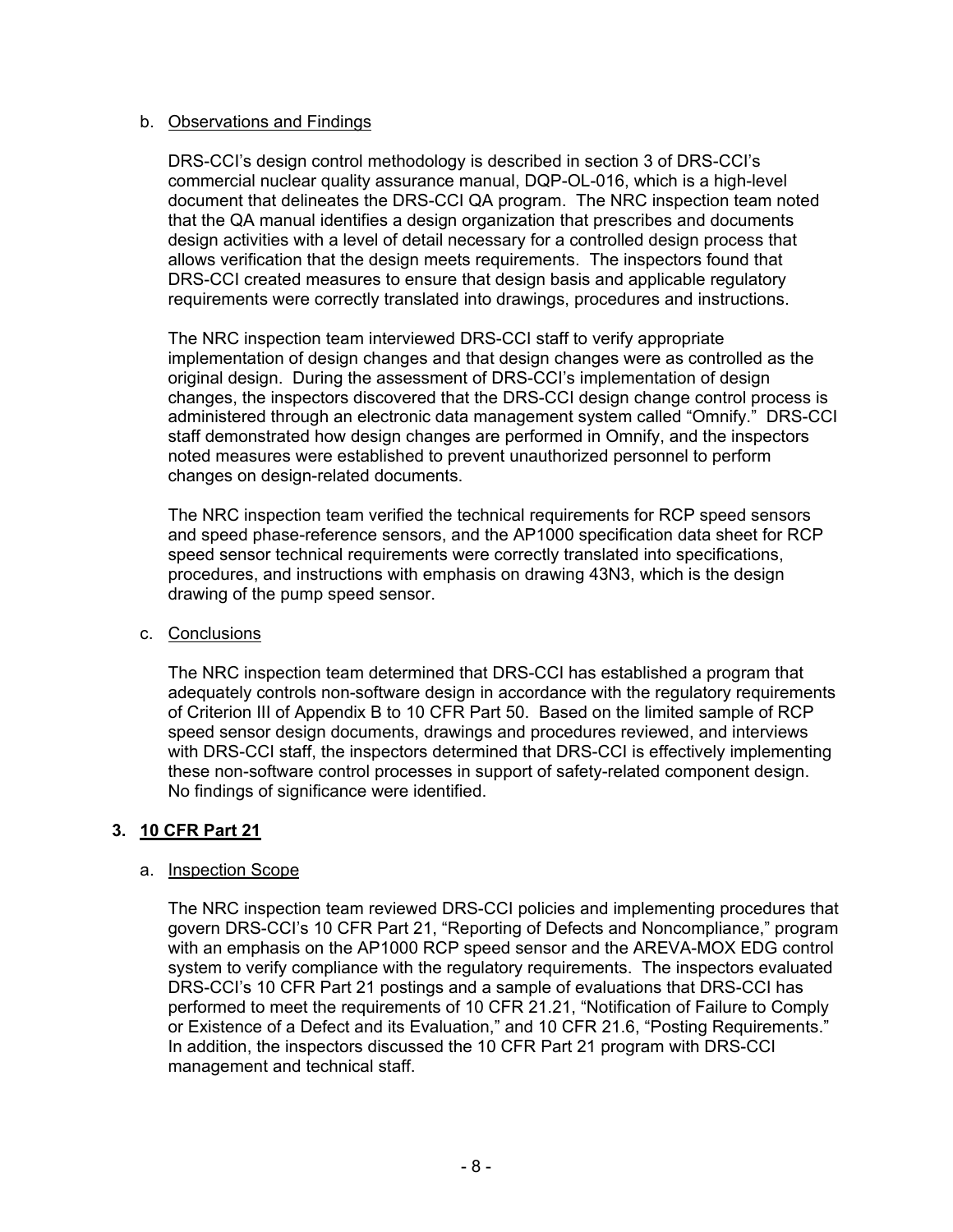## b. Observations and Findings

## 10 CFR Part 21 Policies and Procedures

The NRC inspection team verified that the DRS-CCI's policy and implementing procedures met the requirements of 10 CFR Part 21.21 for evaluating deviations and failures to comply associated with substantial safety hazards of basic components. The inspectors verified that DRS-CCI procedures contained the requirements in 10 CFR 21.21 for directors or responsible officers to notify the NRC of identified defects or failures to comply. In addition, DRS-CCI procedures incorporated the appropriate timelines for evaluation and reporting identified in 10 CFR Part 21. The inspectors verified that DRS-CCI procedures provide a direct connection between control of nonconformance and corrective actions and the Part 21 program. The inspectors concluded that DRS-CCI procedures provide the necessary guidance to assess deviations and failures to comply in an effective and timely manner under regulatory requirements.

## 10 CFR Part 21 Evaluations

DRS-CCI informed the NRC inspection team that they had not performed any 10 CFR Part 21 evaluations for any safety-related components related to the AP1000 RCP speed sensor and the AREVA-MOX EDG control system at the time of this inspection. The inspectors evaluated several samples of Part 21 evaluations performed by DRS-CCI for basic components shipped to General Electric. These Part 21 evaluations contained a discovery date, detailed descriptions of the nonconforming issues, and a determination whether a substantial safety hazard existed. Evaluations also included timelines and notification requirements when determinations are made regarding the existence or nonexistence of a substantial safety hazard in a component. The inspectors determined that DRS-CCI Part 21 evaluations met the regulatory requirements. The inspectors also evaluated a sample of corrective action reports and nonconformance reports to verify adequate DRS-CCI 10 CFR Part 21 evaluation and disposition, including notifications to customers regarding component deficiencies.

## 10 CFR Part 21 Postings

The NRC inspection team verified that DRS-CCI implemented and maintained proper postings requirements under 10 CFR 21.6. The postings included a current revision of 10 CFR Part 21, Section 206 of the Energy Reorganization Act of 1974, and updated DRS-CCI procedures that implemented 10 CFR Part 21 regulations. The inspectors walked down each of the locations and also verified that DRS-CCI posted the required documents in conspicuous locations consistent with the intent of 10 CFR 21.6(a)(2).

## c. Conclusions

The NRC inspection team concluded that DRS-CCI has established a 10 CFR Part 21 program in accordance with the regulatory requirements of 10 CFR Part 21. Based on the limited sample of documents reviewed, the inspectors also determined that DRS-CCI is appropriately implementing its policies and procedures associated with the 10 CFR Part 21 program. No findings of significance were identified.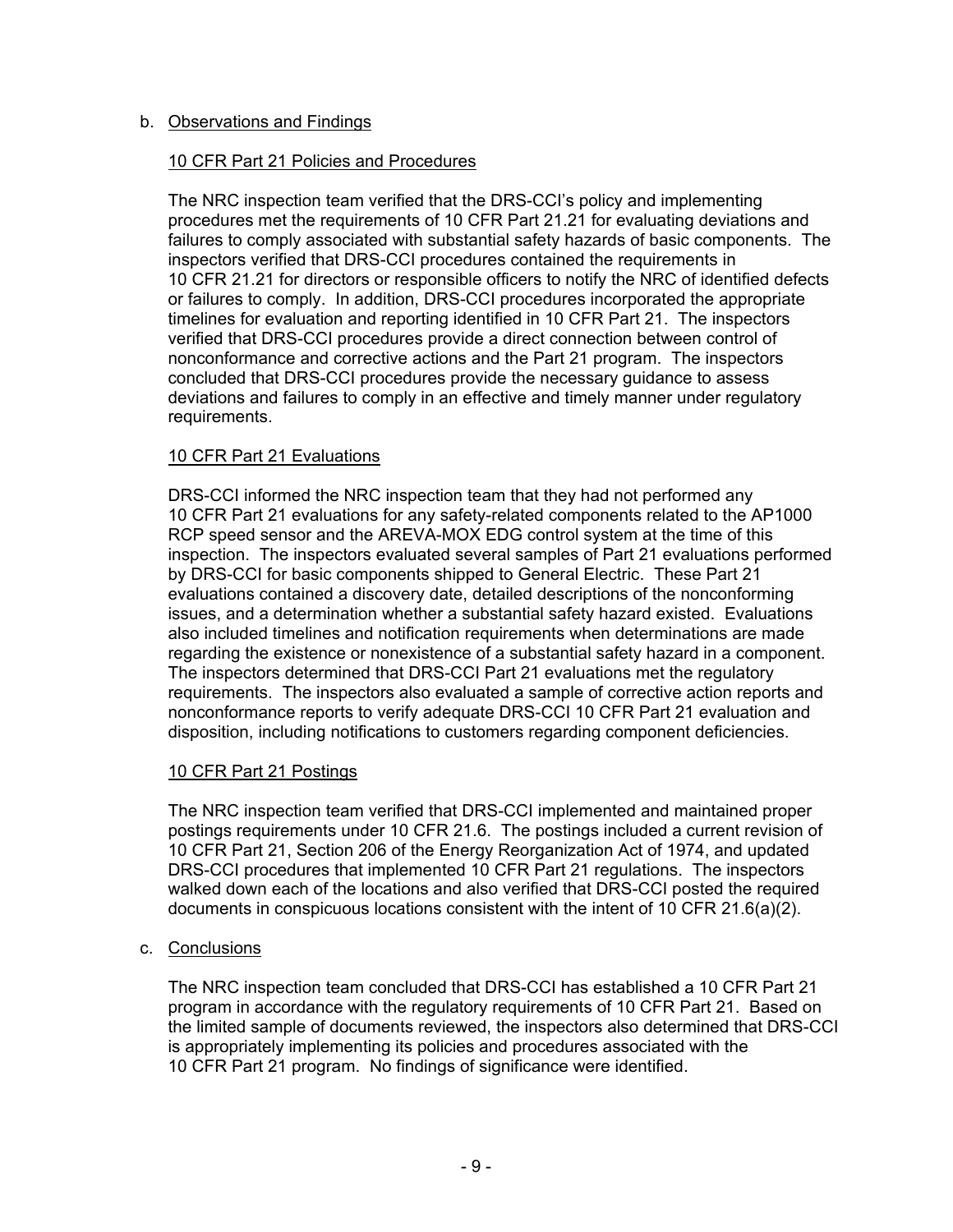## **4. Manufacturing Control and Inspection**

### a. Inspection Scope

The NRC inspection team reviewed inspection policies and procedures, with emphasis on the AP1000 RCP speed sensor and the AREVA-MOX EDG control system, to determine if DRS-CCI's controls were in compliance with the regulatory requirements of Criterion V, "Instructions, Procedures, and Drawings," and Criterion X, "Inspection," of Appendix B to 10 CFR Part 50. In addition, the inspectors interviewed RCP speed sensor magnet subassembly manufacturing personnel and observed inprocess inspection of the EDG GSC heatsink subassembly. The inspectors compared manufacturing and inspection observations to the related procedures, and reviewed final assembly and inspection documentation, to verify appropriate program implementation.

## b. Observations and Findings

### Manufacturing Control

The NRC inspection team learned there were no inprocess fabrication activities for the RCP speed sensor or EDG control system during the NRC inspection period, so the inspectors requested manufacturing personnel walk through selected assembly steps while using applicable procedures and equipment. The inspectors evaluated a sample of two complete RCP speed sensor magnet subassembly documentation packages while discussing magnet subassembly fabrication with manufacturing personnel.

The inspectors noted that manufacturing personnel referred to various measuring and test equipment (M&TE) during the fabrication walkthrough, they were knowledgeable about the proper use and configuration of each instrument, and the equipment displayed a current calibration sticker. The inspectors found that the manufacturing personnel understood and followed the fabrication procedures, and the related documentation was complete and approved.

### Inprocess Inspection

The inspectors observed a sample of inprocess inspection activities and evaluated related documentation for the GSC heatsink subassembly. The inspectors noted that QC inspection personnel were knowledgeable of general inspection requirements, used approved inspection procedures for the heatsink subassembly, and self-identified three minor deficiencies during their inspection.

Additionally, the inspectors verified that the QC inspector was knowledgeable about the nonconformance process for inspection-identified anomalies, and observed the creation of appropriate nonconformance reports relating to the self-identified deficiencies.

### Qualification of Assembly Personnel and QC Inspectors

The NRC inspection team noted manufacturing personnel training was tracked by a "Skills Matrix" that the manufacturing department maintained. The inspectors verified that manufacturing personnel were designated as appropriately trained for assembly activities for a selected sample of completed documentation.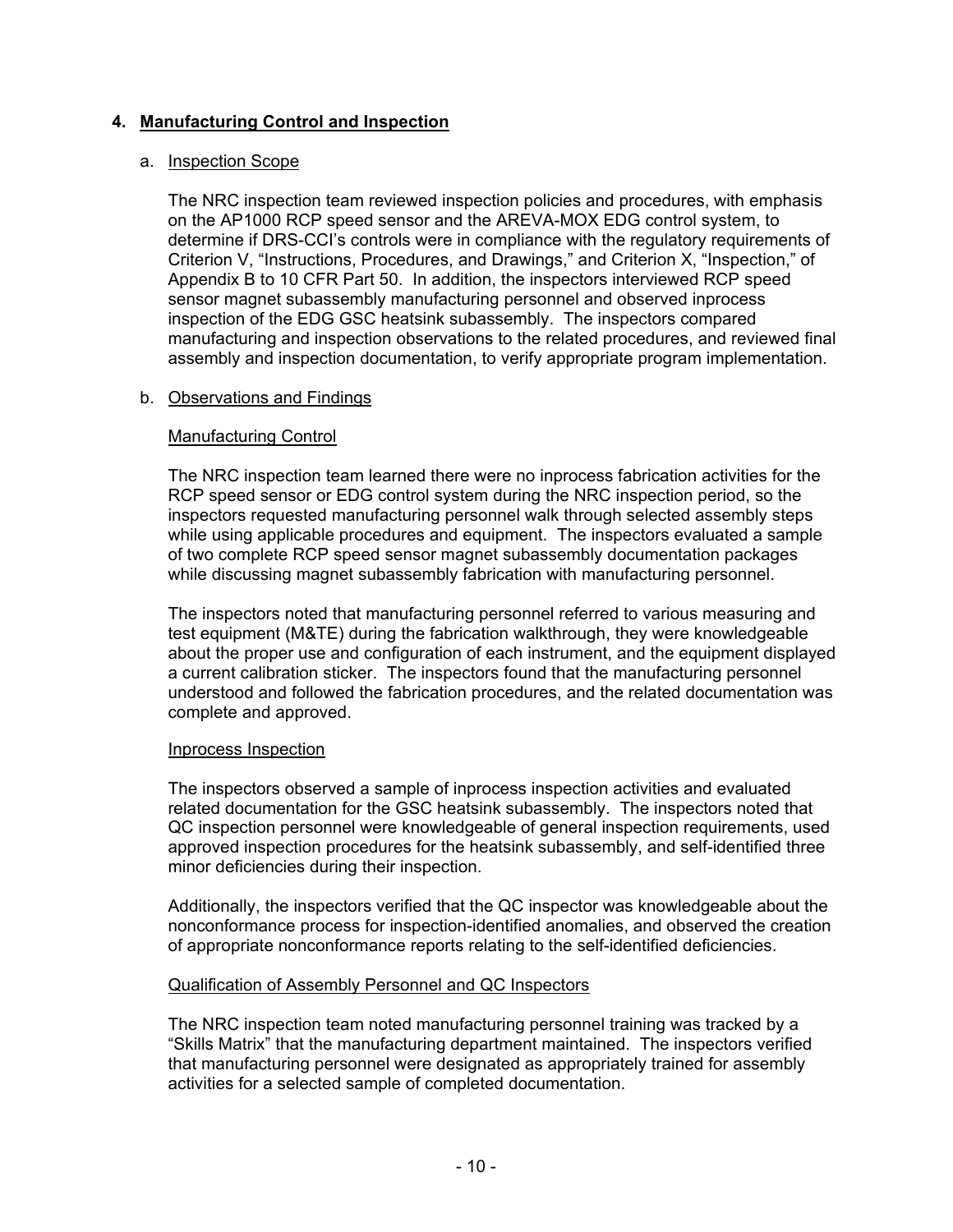Additionally, the inspectors evaluated training and qualification requirements for QC inspection personnel as defined in DQP-SP-013, "Inspection and Test Personnel Training Procedure." The inspectors verified that the procedure described methods to qualify and certify personnel who perform inspections and testing activities. The inspectors also sampled qualification records for QC personnel conducting observed DRS-CCI inspection activities to confirm a current QC certification.

## c. Conclusions

The NRC inspection team determined that DRS-CCI has established a program that adequately controls manufacturing and inspection activities in accordance with the regulatory requirements of Criterion V and Criterion X of Appendix B to 10 CFR Part 50. Based on the limited sample of manufacturing and inspection activities observed and documents reviewed, the inspectors determined that DRS-CCI is effectively implementing its manufacturing and inspection programs in support of safety-related component manufacturing. No findings of significance were identified.

## **5. Commercial-Grade Dedication**

## a. Inspection Scope

The NRC inspection team reviewed DRS-CCI policy, procedures, and implementation for commercial grade for use in safety-related applications to verify compliance with applicable regulatory requirements. This assessment included a review of the procedures governing the implementation of commercial-grade dedication (CGD) activities, interviews with DRS-CCI personnel, and review of related documentation. The inspectors reviewed the technical evaluations and CGD plans for the AP1000 Reactor Coolant Pump Speed Sensors, and portions of the AREVA-MOX FME EDG control cabinet.

## b. Observations and Findings

DRS-CCI Procedure DQP-SC-007, "Dedication of Commercial Grade Items," is a high-level document governing DRS-CCI's CGD process that establishes the requirements and responsibilities for dedicating commercial-grade items procured for use in safety-related applications.

Each major component produced by DRS-CCI has a technical evaluation or system dedication plan, which describes the design-basis critical characteristics. Each component or subcomponent has its own CGD plan that lists the critical characteristics for that component. Included in the CGD plan are the acceptance criteria or reference acceptance test criteria for each critical characteristic. The plan also notes the dedication methods used. The EDG AVR and GSC were not yet dedicated, but followed technical evaluation acceptance criteria. In accordance with the system dedication plan KF 1317/384, "System Dedication Plan for the Fairbanks Morse Engine Mixed Oxide Processing Project (FME MOX)," DRS-CCI plans for the AVR and GSC to have associated CGD plans with each component once it had reached production.

The inspectors noted the AP1000 RCP speed sensor consisted of both commercial and Appendix B sub-components and was appropriately dedicated. The technical evaluation identified three sub-component critical characteristics: checking for visual damage,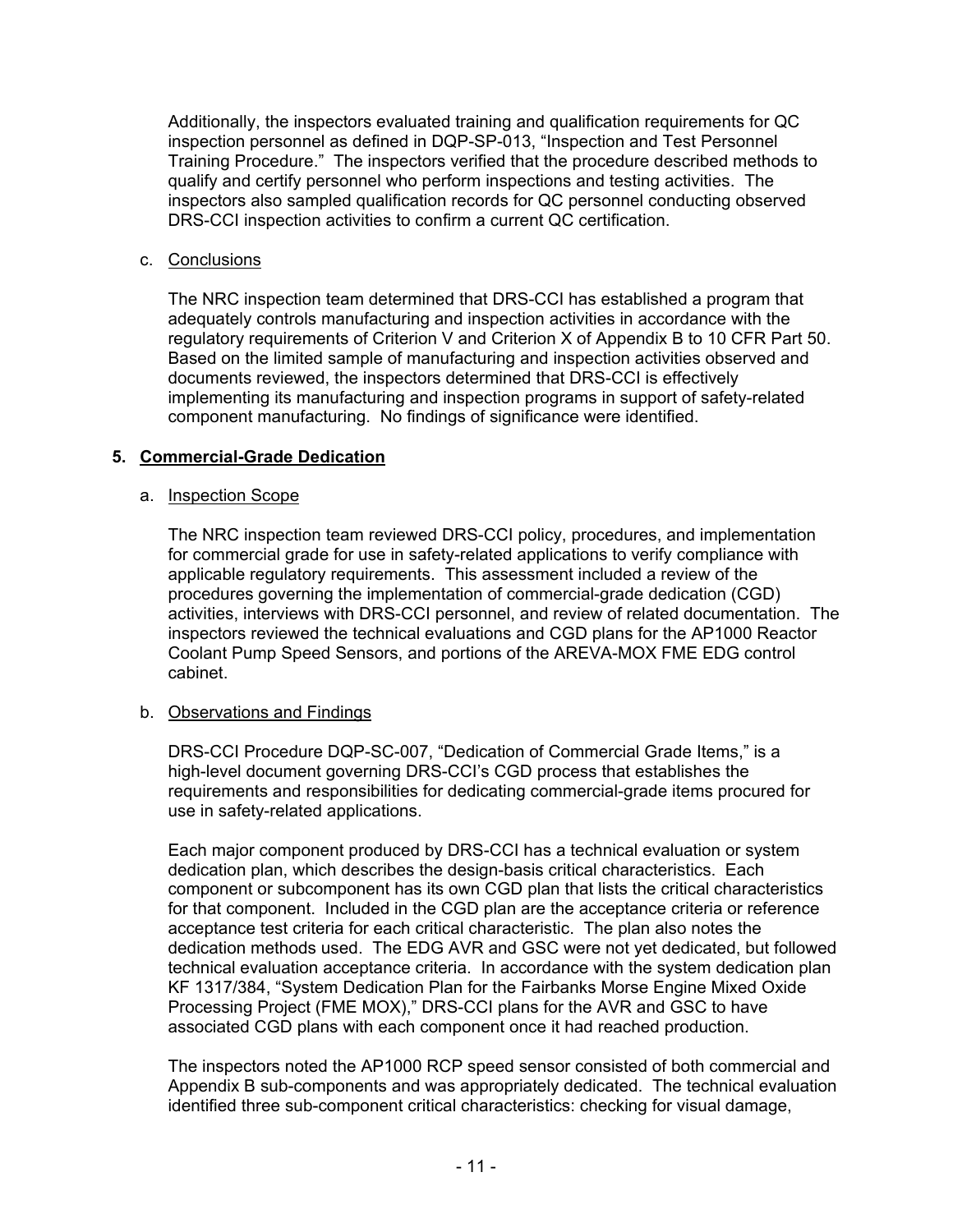correct dimensions and proper function. Resistance and inductance, insulation resistance, and dielectric strength were functionally tested, and the completed unit was operational tested. The inspectors verified the results with the acceptance test procedure. The inspectors also reviewed the POs for the subcomponents that made up the RCP speed sensor. Each subcomponent came with certificates of compliance and material property validation when appropriate. In all cases, the receipt inspections checked the critical characteristics visually or by testing to verify each subcomponent would perform its intended function.

The inspectors evaluated the overall dedication plan for the FME EDG control cabinet, which provided technical evaluation of the system. The inspectors verified implementation by sampling multiple CGD plans for subcomponents, including a power supply assembly, analog control module, digital control module, and spare modules. In each instance the CGD plan called out the critical characteristics of each subcomponent and identified the CGD method for accepting each part. The inspectors also evaluated the CGD plans for circuit boards, power supplies, modules, and termination and cable assemblies. In these cases, the inspectors reviewed the acceptance test procedure and documentation to ensure DRS-CCI was properly dedicating each part based on its processes and procedures.

The inspectors noted Section 7, "Control of Purchased Items and Services," of DQP-OL-016 of the DRS-CCI Commercial Nuclear Quality Assurance Manual describes the requirements for supplier source evaluation and selection to validate a supplier's capability to provide items or services under procurement specifications.

The inspectors evaluated three commercial-grade surveys conducted at commercial suppliers. The inspectors noted appropriate verification of critical characteristics as part of the dedication process.

c. Conclusions

The NRC inspection team determined that DRS-CCI has established a program that adequately controls CGD in accordance with the regulatory requirements of Appendix B to 10 CFR Part 50. Based on the limited sample of CGD documents reviewed, the NRC inspection team determined that DRS-CCI is effectively implementing its CGD program in support of safety-related component manufacturing. No findings of significance were identified.

# **6. Procurement/Supplier Control**

## a. Inspection Scope

The NRC inspection team reviewed procurement and supplier-related procedures, a sample of purchasing records, and interviewed related personnel to determine if DRS-CCI procurement and supplier controls were in compliance with the regulatory requirements of Criterion IV, "Procurement Document Control," and Criterion VII, "Control of Purchased Material, Equipment, and Services," of Appendix B to 10 CFR Part 50.

The inspectors also selected a sample of POs, associated approved supplier list entries, and other related DRS-CCI documents for evaluation.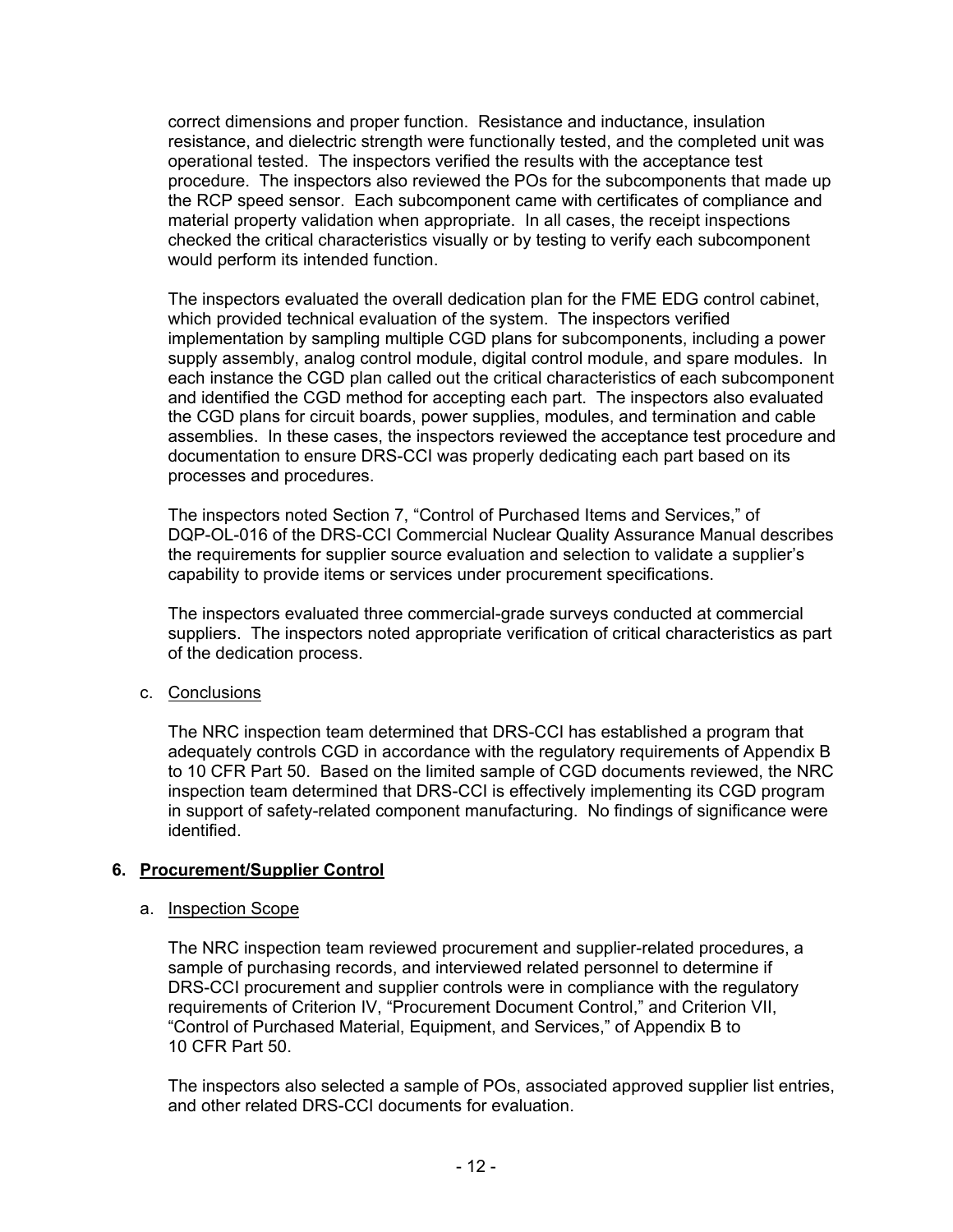## b. Observations and Findings

Section 4, "Procurement Document Control," and Section 7, "Control of Purchased Items and Services," of DQP-OL-016 of the DRS-CCI Commercial Nuclear QAM describes the processes and controls established to ensure purchased items and services meet applicable technical and quality requirements. DQP-SC-003, "Supplier Quality Assurance," details the DRS-CCI procurement processes and qualification of approved suppliers. As required by these procedures, suppliers are evaluated during procurement and applicable requirements are passed down to DRS-CCI suppliers through purchase orders.

The inspectors confirmed that technical requirements were transferred to the relevant POs without modification or amendment and were issued to suppliers. The inspectors found that all supplier qualification was conducted as required by DRS-CCI survey or audit. The inspectors found that the lead auditor and supply chain personnel were knowledgeable of supplier control and purchasing control procedures and appropriately implemented DRS-CCI purchasing requirements for the samples inspected.

The inspectors also evaluated the supplier oversight procedures DQI-SC-013, "Supplier Audit Survey Program"; DQI-SC-051, "Brokered Part Screening Process"; DQP-SC-053, "Counterfeit Electronic Parts Control Program"; SEP-01-01-W03(I), "Common Supplier Quality Clauses"; and DQP-SP-014, "Product Inspection and Test," which together established the processes and procedures to provide quality oversight of subsuppliers for safety-related equipment. These procedures enhanced the DRS-CCI procurement processes, adding assurances to the quality of their procured products by using industry best practices for minimizing potential counterfeit parts and adding rigor to the process of choosing suppliers when original manufacturers are not available.

Specially, the inspectors assessed the audits of and purchase orders for Zachary Nuclear Engineering Inc., Clark Testing Dynamics Lab, and Industrial Testing Labs (ITLS). Zachary provides software drawing development for DRS-CCI, and Clark and ITLS provide safety-related electromagnetic and environmental testing of equipment. The inspectors found the audits were conducted following approved checklists, followed DRS-CCI processes, and appropriately covered the scope of supply.

## c. Conclusions

The NRC inspection team determined that DRS-CCI has established a program that adequately controls procurement of equipment and services in accordance with the regulatory requirements of Criterion IV and VII of Appendix B to 10 CFR Part 50. Based on the limited sample of procurement documents reviewed, the NRC inspection team determined that DRS-CCI is effectively implementing its procurement program in support of safety-related component manufacturing. No findings of significance were identified.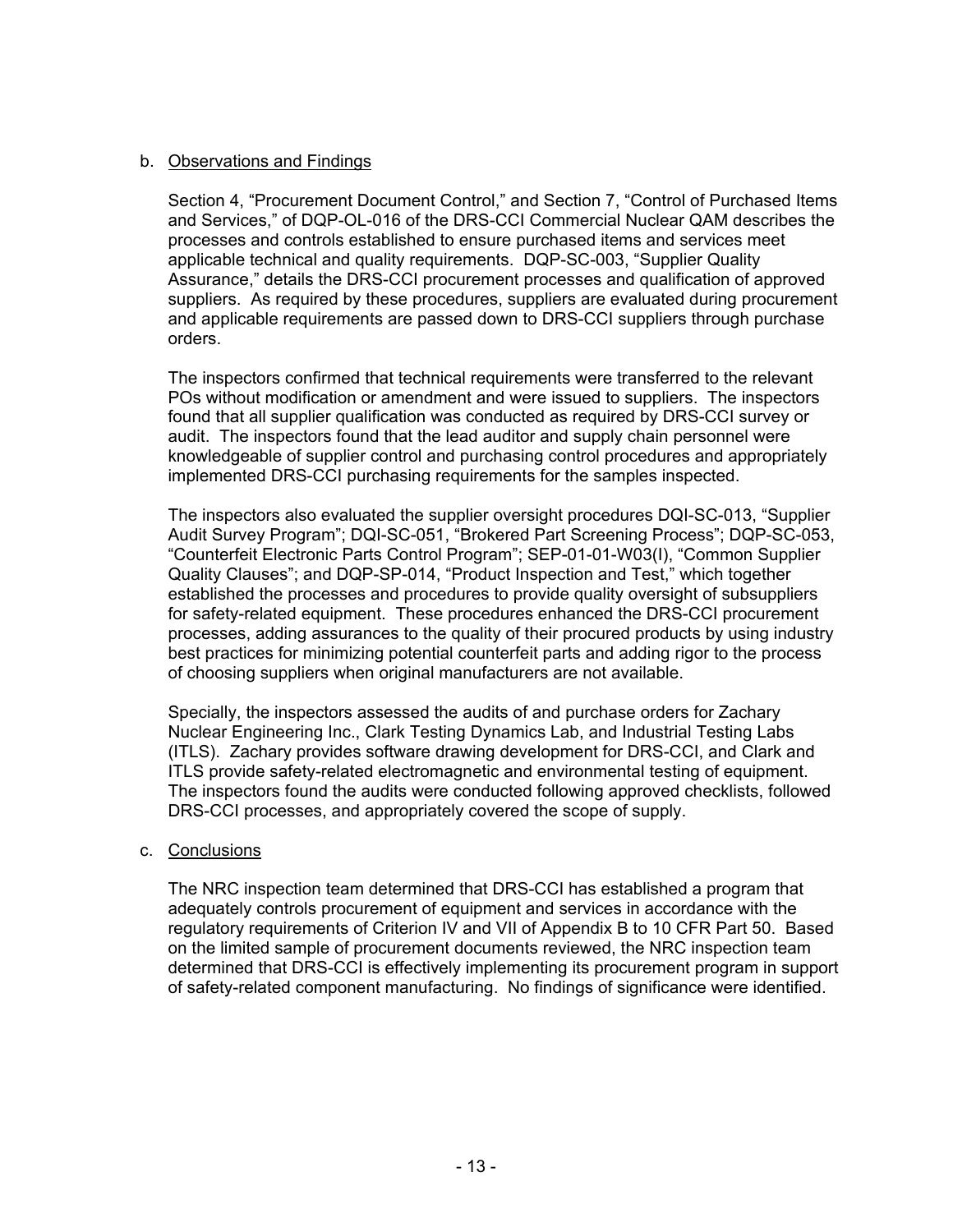# **7. Testing and AP1000 Equipment Qualification**

### a. Inspection Scope

The NRC inspection team reviewed testing policies and procedures, with emphasis on the AP1000 RCP speed sensor and the AREVA-MOX EDG control system, to determine if DRS-CCI's controls were in compliance with the regulatory requirements of Criterion XI, "Test Control," of Appendix B to 10 CFR Part 50. In addition, the inspectors interviewed RCP speed sensor final acceptance test (FAT) personnel and EDG Plµs-32 cabinet test personnel. The inspectors compared testing observations to the related procedures and reviewed final assembly and test documentation to verify appropriate program implementation.

Additionally, the inspectors reviewed Westinghouse procurement documents to determine if design-basis parameters for AP1000 RCP speed sensor equipment qualification (EQ) were appropriately translated into applicable DRS-CCI EQ test and analysis in support of Inspections, Tests, Analyses and Acceptance Criteria (ITAAC) closure.

### b. Observations and Findings

The NRC inspection team learned that DRS-CCI had previously completed various EQ activities (both inhouse and subcontracted), but that Westinghouse had not contracted with DRS-CCI for RCP speed sensor EQ activities. Westinghouse did purchase RCP speed sensor design engineering, plus prototype, qualification, and production units for both foreign and domestic clients. As a result, the inspection team was unable to assess DRS-CCI EQ activities in support of AP1000 ITAAC closure.

The inspectors learned the EDG Plµs-32 qualification cabinet was scheduled for full power testing during the NRC inspection before shipment to a subcontractor for further EQ testing. The inspectors observed inprocess EDG Plµs-32 test procedure development for use later in the EQ process, plus evaluated work orders, assembly documentation, and process instructions for the qualification cabinet. Because of unexpected delays in the preparation of the cabinet for full power testing, the inspectors were unable to observe actual testing, but found the reviewed documentation met requirements.

No other inprocess test activities for the RCP speed sensor or EDG control system were planned during the NRC inspection period, so the inspectors requested test personnel to walkthrough selected portions of the RCP speed sensor FAT while using applicable procedures and test equipment. The inspectors evaluated a sample of two complete RCP speed sensor FAT documentation packages while discussing FAT procedures with test personnel.

The inspectors noted that test personnel referred to various M&TE during the FAT walkthrough, they were knowledgeable about the proper use and configuration of each instrument, and the equipment displayed a current calibration sticker. The inspectors found that the test personnel understood and followed the FAT procedures, and related documentation was complete and approved.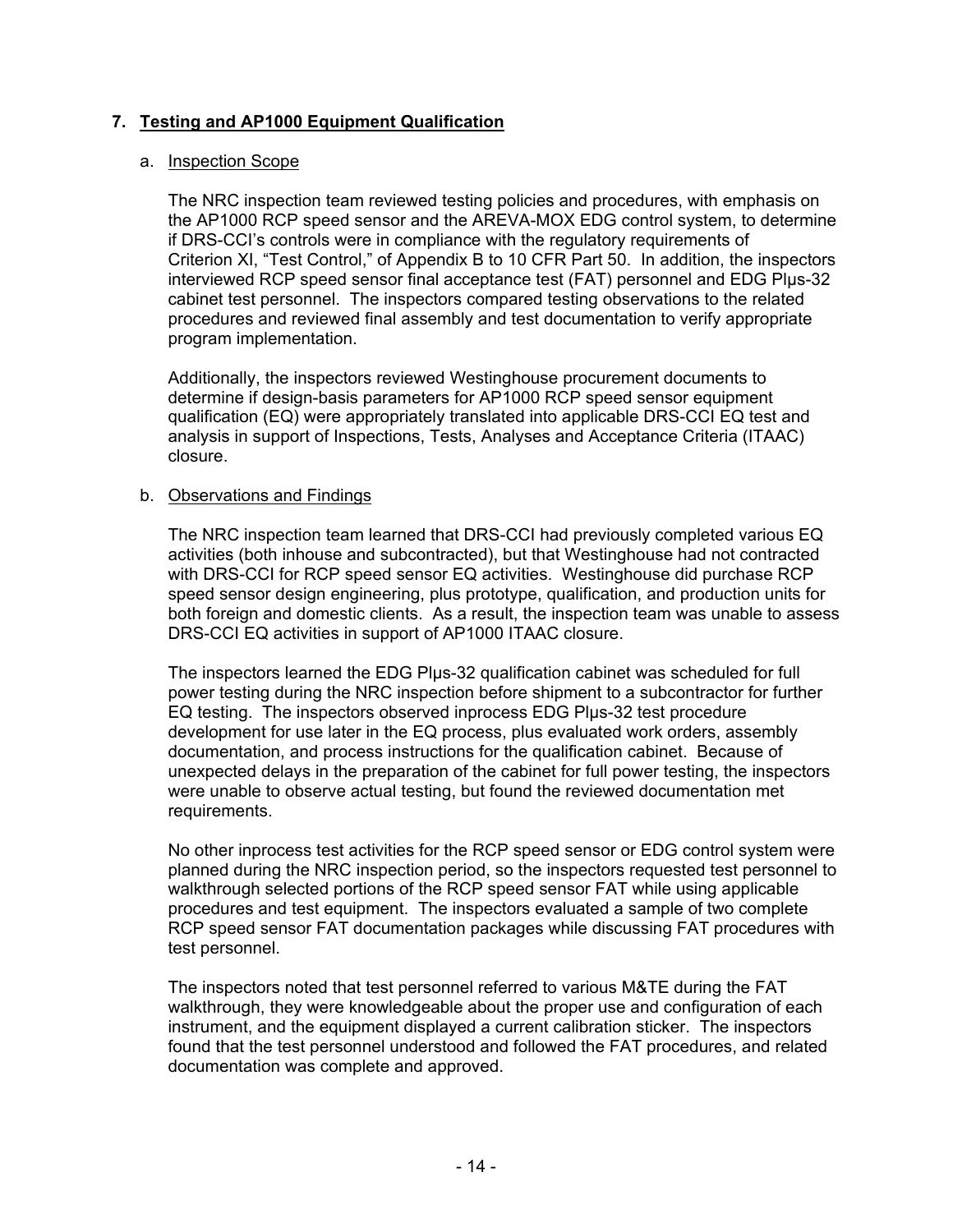## c. Conclusions

The NRC inspection team determined that DRS-CCI has established a program that adequately controls testing in accordance with the regulatory requirements of Criterion XI of Appendix B to 10 CFR Part 50. Based on the limited sample of test activities observed and documents reviewed, the inspectors determined that DRS-CCI is effectively implementing these control processes in support of safety-related component manufacturing. No findings of significance were identified.

# **8. Nonconformance and Corrective Action Programs**

# a. Inspection Scope

The NRC inspection team reviewed several nonconformance and corrective action documents with an emphasis on the AP1000 RCP speed sensor and the AREVA-MOX EDG control system to verify that procedures have been established and implemented for controlling nonconforming materials, parts or components in accordance with the requirements of Criterion XV, "Nonconforming Materials, Parts or Components," of Appendix B to 10 CFR Part 50, and correcting conditions adverse to quality in accordance with Criterion XVI, "Corrective Action," of Appendix B to 10 CFR Part 50. In addition, the NRC inspection team discussed the nonconformance and corrective action programs with DRS-CCI management and technical staff.

# b. Observations and Findings

# Nonconformance Program

DRS-CCI informed the NRC inspection team that they have not issued any nonconformance reports associated with any safety-related components related to the AP1000 RCP speed sensor or the AREVA-MOX EDG control system at the time of this inspection. However, the inspectors selected a sample of other nonconformance reports to verify items are reviewed and evaluated in accordance with DRS-CCI QA manual and procedures. The NRC inspection team verified that, for the sample of nonconformance reports reviewed, DRS-CCI had (1) dispositioned the nonconformance reports it identified in accordance with DRS-CCI approved procedures, (2) presented an appropriate technical justification for various dispositions, (3) taken adequate action with regard to the nonconforming material or item, and (4) subjected all identified nonconformance reports, as appropriate, to a 10 CFR Part 21 assessment or evaluation.

# Corrective Action Program

The inspectors evaluated corrective actions to verify that items are reviewed and dispositioned consistent with DRS-CCI implementing procedures. Specifically, the NRC inspection team sampled corrective action reports classified as conditions adverse to quality in which a root cause evaluation was required by DQP-SP-034, "Corrective Action Process." The inspectors noted that the root cause reports had adequate causes and actions, and contained a development plan to prevent reoccurrence. In addition, the inspectors verified that DRS-CCI implemented a trending program to monitor component performance and to ensure effective corrective actions were implemented.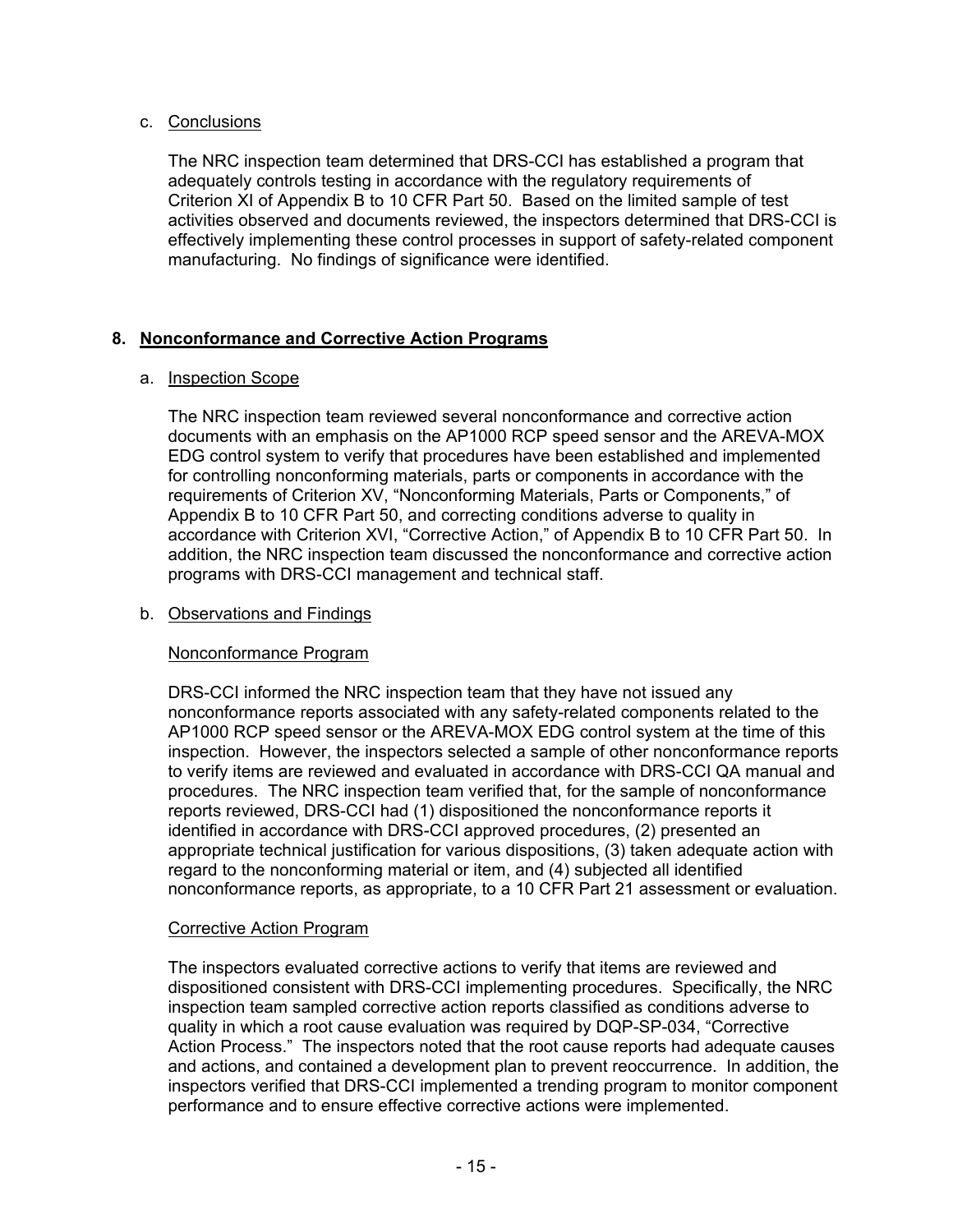# c. Conclusions

The NRC inspectors determined that DRS-CCI corrective action program requirements and implementation were consistent with the regulatory requirements of Criterion XVI, "Corrective Action," of Appendix B to 10 CFR Part 50. The NRC inspection team also determined that, for the samples inspected, DRS-CCI adequately implemented its procedures to control nonconforming materials, parts, or components in accordance with Criterion XV, "Nonconforming Materials, Parts, or Components," of Appendix B to 10 CFR Part 50. No findings of significance were identified.

## **9. Audits**

## a. Inspection Scope

The NRC inspection team reviewed audit policies and procedures to determine if DRS-CCI's controls were in compliance with the regulatory requirements of Criterion XVIII, "Audits," of Appendix B to 10 CFR Part 50. In addition, the inspectors discussed the internal audit program with DRS-CCI personnel responsible for the planning and implementation of internal audits and reviewed completed audits and auditor qualifications to verify audit program implementation.

## b. Observations and Findings

DRS-CCI procedure DQP-SP-033, "Internal Audit Program," describes its audit program and gives guidelines and a general overview of the performance of internal audits. A DRS-CCI quality engineer tracks all audits conducted to ensure they are being conducted periodically for each standard and regulation committed to by the DRS-CCI quality program, including Appendix B to 10 CFR Part 50. Each audit is to be conducted following an audit checklist approved by QA, and performed by a qualified lead auditor. The inspectors noted the Appendix B areas covered in each audit are specified in the audit checklist, thoroughly covered, and tracked by the quality engineer, so that DRS-CCI can ensure that all 18 criteria of Appendix B are covered each year. The inspectors evaluated multiple audits and verified each criterion was met on an annual basis for the past year. The inspectors also verified that previous audits conducted were complete and checked against the audit scheduling tool to ensure all criteria were met each year. The inspectors verified the audits were successfully completed with all discrepancies noted and tracked, and with adequate documentation to justify the audit completion. The inspectors noted that some audits were conducted by a contracted auditor, Global Quality Assurance. The audit record included qualifications of the contracted auditors in accordance with DRS-CCI procedures.

The auditor and lead auditor qualifications are described in DRS-CCI procedure DQI-SP-044, "Qualification/Certification of Audit Personnel." The DRS-CCI auditor qualifications are to follow the ANSI 45.2.23 guidance for auditor qualifications. Each lead auditor and auditor qualification is to be tracked on a record, which is maintained by a quality engineer. The inspectors evaluated all of the lead auditor and auditor qualifications records of DRS-CCI, which also included the audits performed annually by each auditor to maintain qualification. Audit records were also evaluated for two previous employees who led audits over the previous 2 years. All qualifications were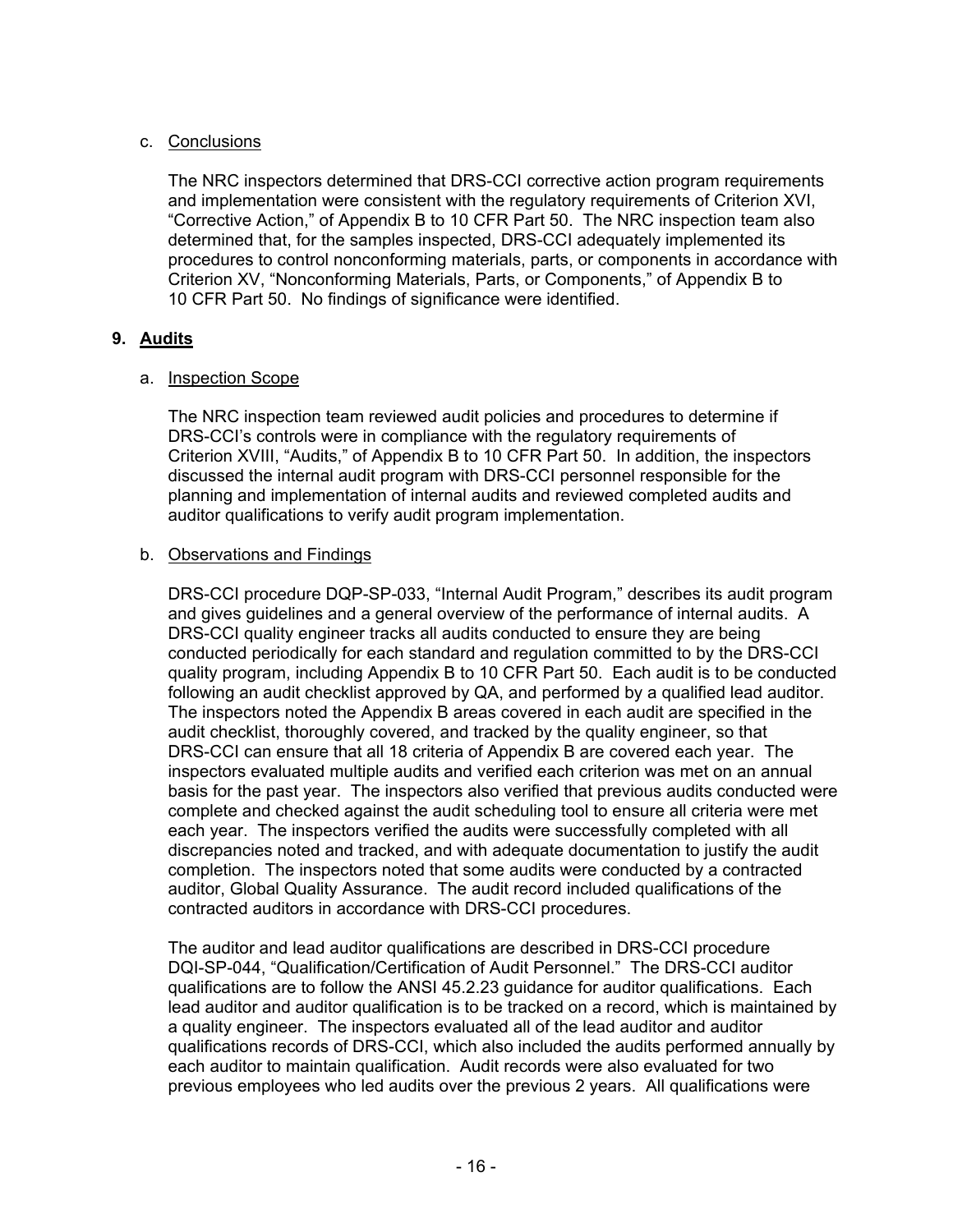appropriately recorded and met the DRS-CCI procedural requirements and the guidelines of ANSI 45.2.23.

c. Conclusions

The NRC inspection team determined that DRS-CCI has established a program that adequately controls audit activities in accordance with the regulatory requirements of Criterion XVIII, "Audits," of Appendix B to 10 CFR Part 50. Based on the limited sample of audit documents reviewed, the NRC inspection team determined that DRS-CCI is effectively implementing its internal and external audit programs in support of safetyrelated component manufacturing. No findings of significance were identified.

## **10. Entrance and Exit Meetings**

On January 28, 2013, the inspectors presented the inspection scope during an entrance meeting with Mr. Jeff Armstrong, DRS-CCI Vice President–General Manager, and other DRS-CCI personnel. On February 1, 2013, the inspectors presented the inspection results during an exit meeting with Mr. Armstrong and other DRS-CCI personnel.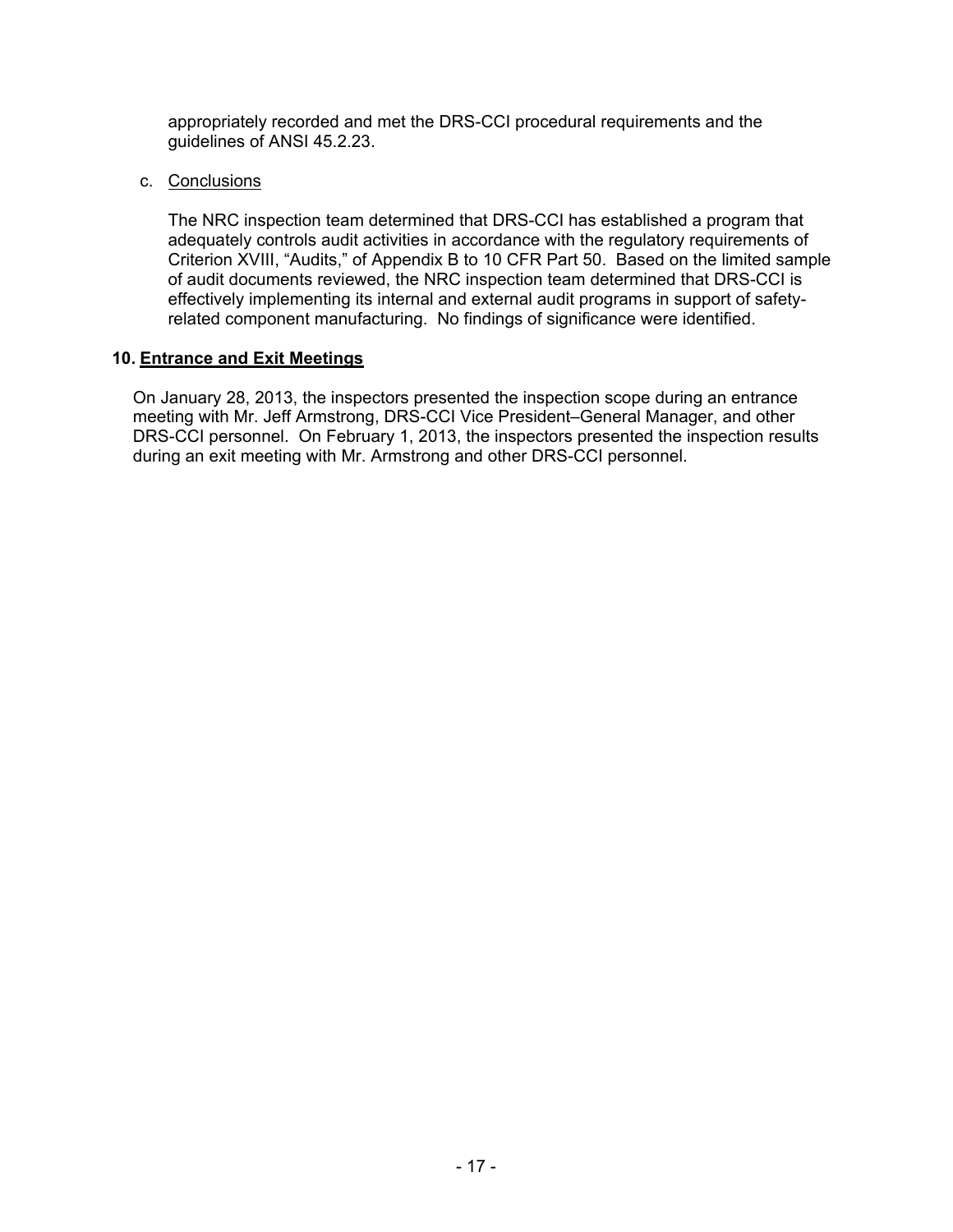## **ATTACHMENT**

# 1. Persons Contacted and NRC Staff Involved:

| <b>Name</b>         | <b>Title</b>                          | <b>Affiliation</b> | <b>Entrance</b> | <b>Exit</b> | <b>Interviewed</b> |
|---------------------|---------------------------------------|--------------------|-----------------|-------------|--------------------|
| J. Armstrong        | Vice President - General<br>Manager   | <b>DRS-CCI</b>     | X               | X           |                    |
| <b>B.</b> Gilmartin | Director of Quality<br>Assurance      | <b>DRS-CCI</b>     | X               | X           | X                  |
| G. Disbrow          | Senior Program Manager                | <b>DRS-CCI</b>     | X               | X           | X                  |
| S. Zucaro           | Vice President -<br>Engineering       | <b>DRS-CCI</b>     | X               |             |                    |
| S. Butler           | <b>Director of Contracts</b>          | <b>DRS-CCI</b>     | X               |             |                    |
| P. Lemon            | <b>Vice President Supply</b><br>Chain | <b>DRS-CCI</b>     | X               |             |                    |
| K. Doyon            | <b>Operations Director</b>            | <b>DRS-CCI</b>     | X               | X           |                    |
| <b>B.</b> Tomlinson | <b>Manager Supplier Quality</b>       | <b>DRS-CCI</b>     |                 |             | X                  |
| S. Narciso          | Shipping Manager                      | <b>DRS-CCI</b>     |                 |             | $\mathsf{X}$       |
| R. Mosca            | <b>Senior Quality Engineer</b>        | <b>DRS-CCI</b>     | X               |             | X                  |
| K. Owens            | <b>Senior Quality Engineer</b>        | <b>DRS-CCI</b>     | X               | X           | X                  |
| D. Kulp             | <b>System Engineer</b>                | <b>DRS-CCI</b>     | X               | X           | $\sf X$            |
| W. Kulas            | <b>Senior Quality Engineer</b>        | DRS-CCI            | X               | X           | X                  |
| P. Stankiewicz      | <b>System Engineer</b>                | <b>DRS-CCI</b>     | X               | X           | X                  |
| F. DeCarlo          | Mechanical engineer                   | DRS-CCI            | X               | X           | X                  |
| W. Jaroszynski      | Quality Engineer                      | <b>DRS-CCI</b>     | X               |             |                    |
| E. Mathew           | <b>Software Quality Engineer</b>      | DRS-CCI            | X               |             |                    |
| C. Lucaci           | In-process Inspector                  | <b>DRS-CCI</b>     |                 |             | X                  |
| A. Zganiacz         | <b>Electrical Engineer</b>            | DRS-CCI            |                 |             | X                  |
| R. Shea             | <b>Test Engineer</b>                  | <b>DRS-CCI</b>     |                 |             | X                  |
| R. Patel            | Technician 1                          | DRS-CCI            |                 |             | X.                 |
| P. Jasinski         | In-process Inspector                  | <b>DRS-CCI</b>     |                 |             | X                  |
| C. Anderson         | In-process Inspector                  | <b>DRS-CCI</b>     |                 |             | X                  |
| D. Sheldon          | Technician                            | DRS-CCI            |                 |             | X                  |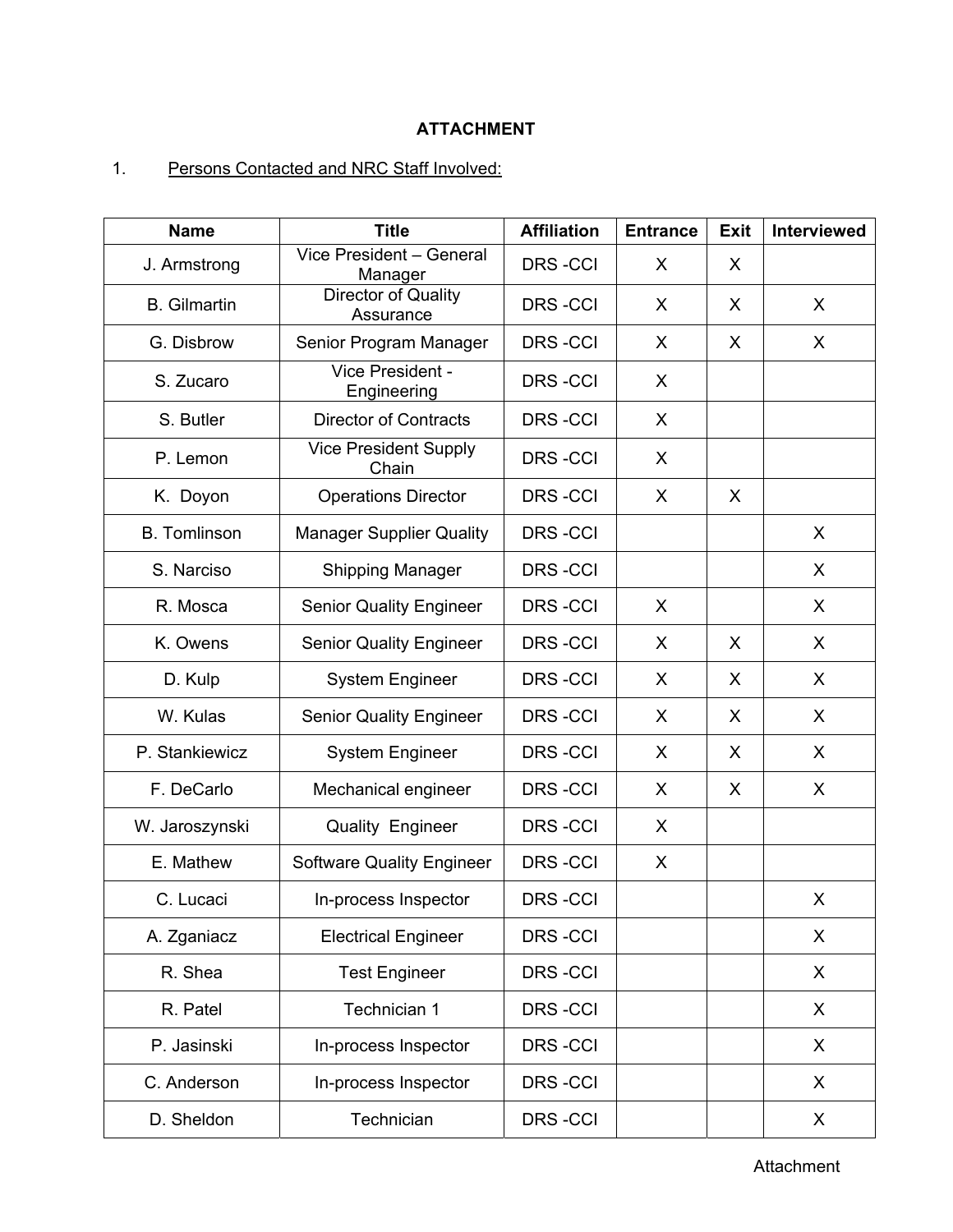| <b>Name</b>  | <b>Title</b>                    | <b>Affiliation</b> | <b>Entrance</b> | Exit | Interviewed |
|--------------|---------------------------------|--------------------|-----------------|------|-------------|
| S. Lydem     | <b>Manufacturing Specialist</b> | <b>DRS-CCI</b>     |                 |      | X           |
| R. Rasmussen | <b>Branch Chief, CEVB</b>       | <b>NRC</b>         |                 | X    |             |
| G. Lipscomb  | <b>Inspection Team Lead</b>     | <b>NRC</b>         | X               | X    |             |
| L. Dumont    | <b>Inspection Team Member</b>   | <b>NRC</b>         | X               | X    |             |
| S. Edmonds   | <b>Inspection Team Member</b>   | <b>NRC</b>         | X               | X    |             |
| D. Bollock   | <b>Inspection Team Member</b>   | <b>NRC</b>         | X               | X    |             |
| E. Martinez  | <b>Inspection Team Member</b>   | <b>NRC</b>         | X               | X    |             |
| K. Mott      | <b>Inspection Team Member</b>   | <b>NRC</b>         | X               | X    |             |

## 2. **Inspection Procedures Used:**

IP 43002, "Routine Inspections of Nuclear Vendors"

IP 43004, "Inspection of Commercial-Grade Dedication Programs"

IP 36100, "Inspection of 10CFR Part 21 and Programs for Reporting Defects and Noncompliance"

### 3. Items Opened, Closed, And Discussed:

| Item Number          | Status | <u>l ype</u> | <b>Description</b>    |
|----------------------|--------|--------------|-----------------------|
| 99901417/2013-201-01 | Opened | <b>NON</b>   | App. B, Criterion III |

### 4. Documents Reviewed:

### 10 CFR Part 21 Documents

10 CFR Part 21 Evaluation, "Omission of the cabinet Modification Data sheets," initiated January 16, 2012

10CFR PART 21 Evaluation, "Visual Display Unit updates," initiated April 1, 2012

10CFR PART 21 Evaluation, "Network configuration anomaly," initiated July 20, 2010

### Quality Management Procedures

DQP-OL-016, "Commercial Nuclear Quality Assurance Manual," Revision 1, June 4, 2012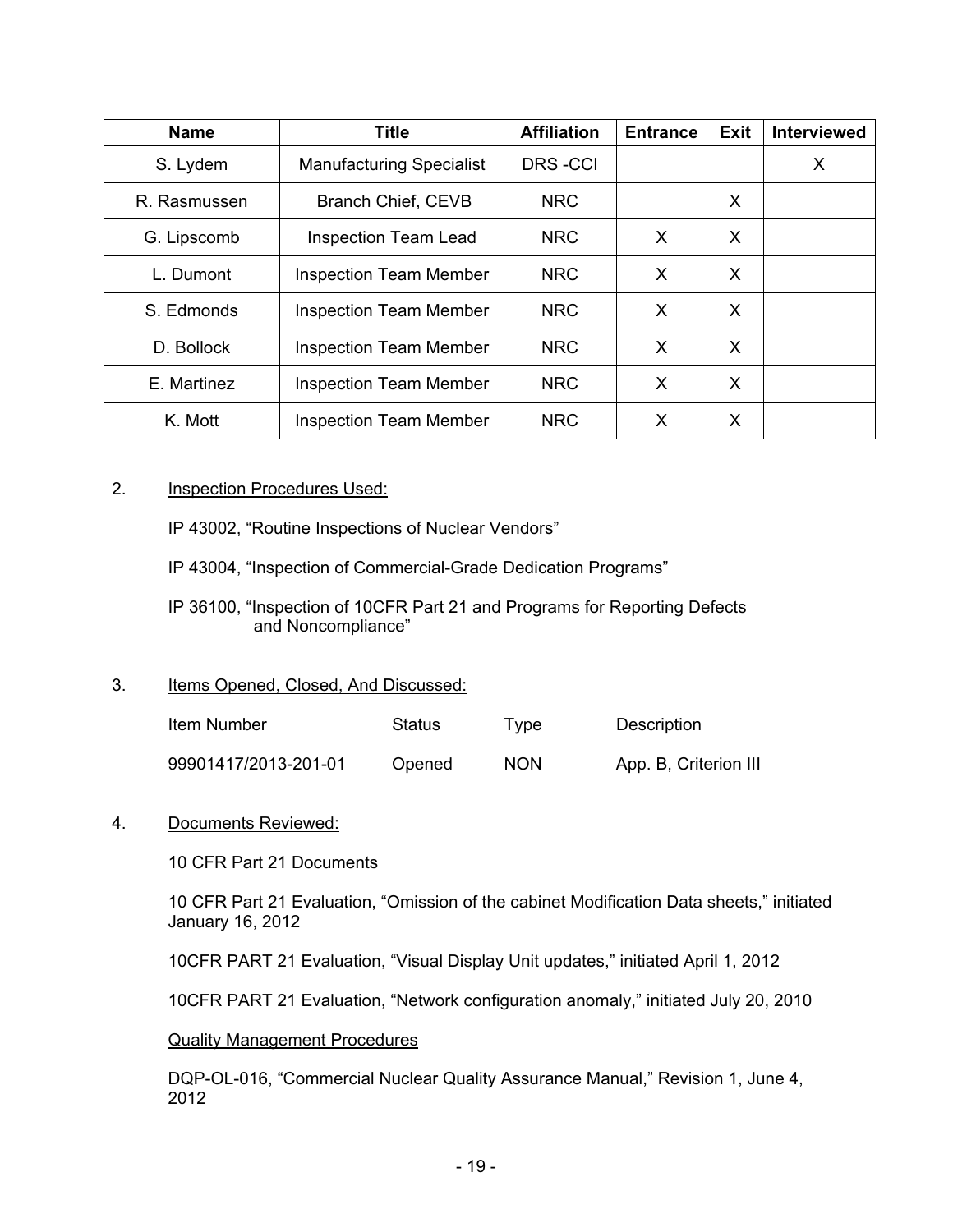DQI-PD-010, "Manufacturing and Inspection Processes Directory," Revision 2, November 23, 2009

DQI-PD-032, "Manufacturing and Inspection Production Process Control," Revision 7, undated

DQP-PD-054, "Product Identification and Traceability, "Revision 2, August 18, 2011

DQI-SP-003, "Product Inspection Instruction," Revision 4, March 25, 2009

DQP-SP-013, "Inspection and Test Personnel Training Procedure," Revision 2, December 10, 2011

DQP-SP-014, "Product Inspection and Test," Revision 1, August 29, 2011

DQP-SP-048 "10 CFR Part 21 Evaluation and Reporting," Revision 3, undated

DQP-SP-034 "Corrective Actions," Revision 1, December 03, 2011

DQP-SP-035 "Corrective/Noncompliance and Preventative Actions processing in TI PQA" Revision 2, August 26, 2011

DQP-SP-060 "DRS Continuous Improvement," Revision 1, August 26, 2011

DQP-SP-053 "DRS Commitment Tracker," Revision 0, October 09, 2009

DQP-SP-052 "DRS Non Conformance Procedure," Revision 3

DQP-OL-021, "Engineering Training Plan," Revision 0, undated

DQP-SP-032AA, "Quality Assurance Record of Inspection and Test Personnel Qualification/Certification," for Patricia Jasinski, June 12, 2012

DQP-SP-032BB, "Annual Inspector/Tester Record of Proficiency," for Patricia Jasinski, undated

AP-11.1, "Test Control," Revision E, December 6, 2006

DQP-SC-007, "Dedication of Commercial Grade Items," Revision 0, February 18, 2010

DQP-SC-003, "Supplier Quality Assurance," Revision 0, February 18, 2010

DQI-SC-013, "Supplier Audit Survey Program," Revision 0, February 11, 2010

DQI-SP-044, "Qualification/Certification of Audit Personnel," Revision 0, February 9, 2009

DQP-SP-033, "Internal Audit Program," Revision 1, May 14, 2012

DQI-SC-051, "Brokered Part Screening Process," Revision 0, May 2, 2011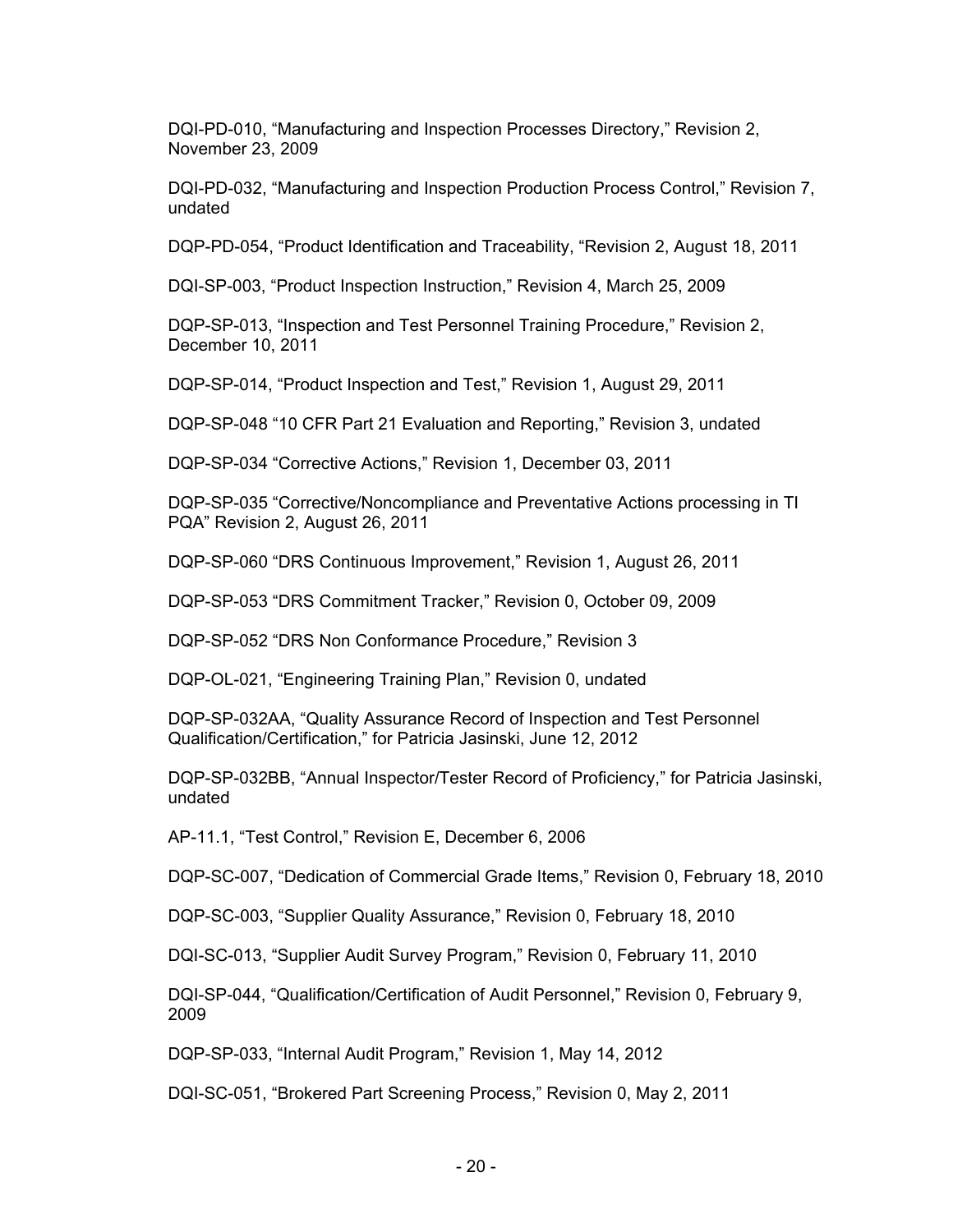DQP-SC-053, "Counterfeit Electronic Parts Control Program," Revision 0, November 28, 2012

DQI-SP-044A, "Record of Auditor Qualification/Certification," Revision 0, March 18, 2009

DQI-SP-044A, "Record of Auditor Qualification/Certification," Revision 2, December 19, 2012

SEP-01-01-W03(I), "Common Supplier Quality Clauses," Revision B, April 24, 2012

SEP-10-02-DBy(M), "Procedure for document / Part identification & Release – Danbury," Revision C, December, 2012

SEP-04-01M, "Process for Product Development", Revision B, undated

DC-013269, "Wire Stripping Procedure," Revision B, July 23, 2012

QP-4500388070, "Quality Plan for Westinghouse AP1000 Reactor Coolant Pump Speed Sensor & Phase Reference JE62 &J E40," Revision 1, April 25, 2012

DQI-SP-010, "Swaging – eyelets, Rivets, Terminals)," Revision 0, July /23, 2012

DQP-SP-351, "DRS-CCI Record and Retention Policy," Revision 3, undated

#### Software Procedures and Documents

AP-3.2, "Software Design Process," Revision F

ER7357/20, "Plus 32 System Topical Report," Revision D, December 20, 2011

ER7357/70, "Commercial Generic Software and Hardware Test Plan," Revision B, June 25, 2012

ER7357/63, "Software Verification And Validation Plan For Commercial Nuclear Applications," Revision B

ER7357/64, "Software Quality Assurance Plan For Commercial Nuclear Applications," Revision B

ER7357/65, "Software Configuration Management Plan For Commercial Nuclear Applications," Revision A

ER7357/66, "Software Development Plan For Applications In Commercial Nuclear Plants," Revision A

ER7357/69, "Software Safety Plan For Commercial Nuclear Applications," Revision A

SC-013919/01, "Design Basis Specification for EDG AVR," Revision B

SC-013919/02, "Design Basis Specification for EDG GSC," Revision B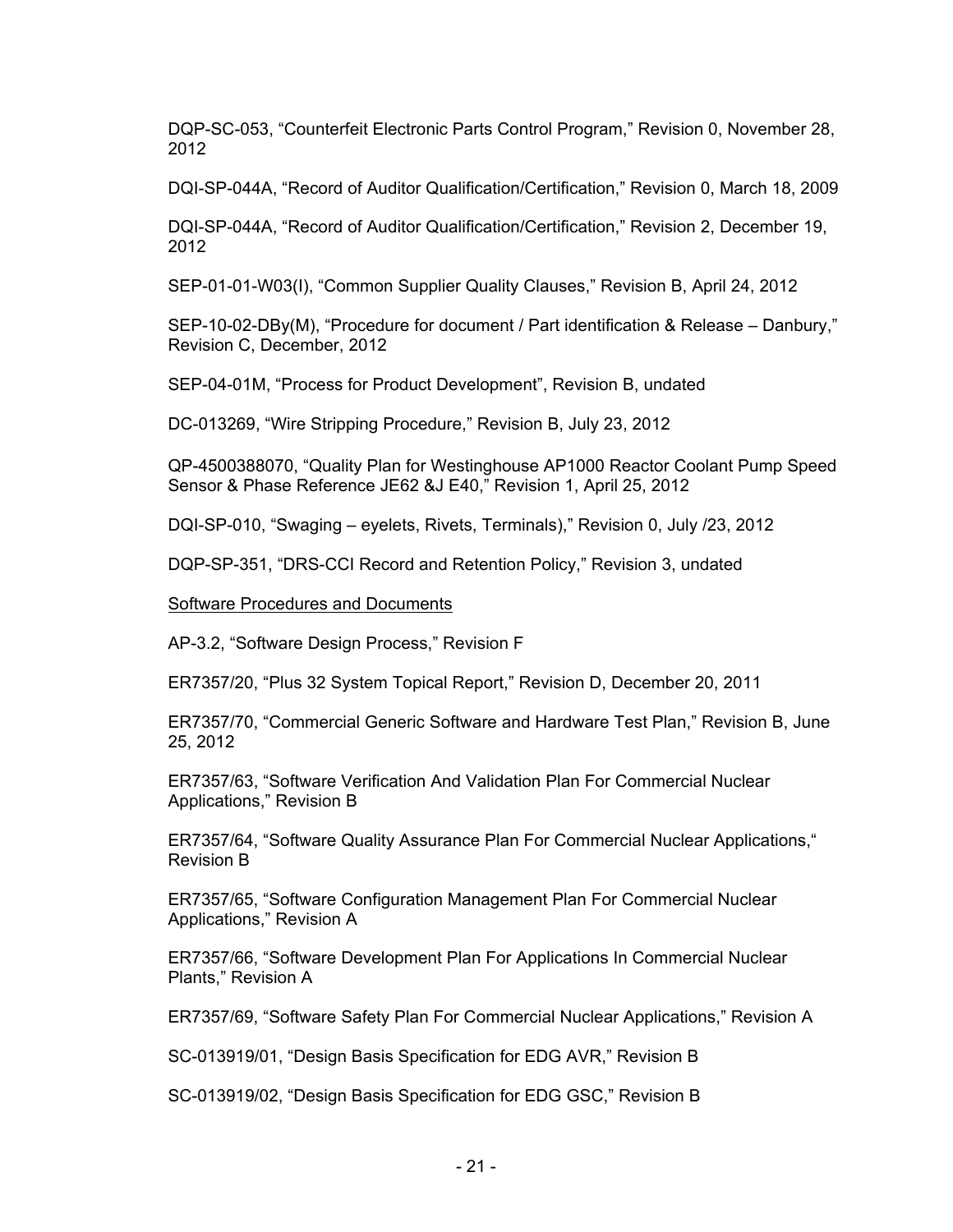SC-013919/04, "Bi-Directional Traceability Matrix for MOX EDG Control System (BDTM)," Revision A

SC-013919/06, "SRS/SDD for EDG Automatic Voltage Regulator (AVR)," Revision B

SC-013919/07, "SRS/SDD for EDG Governor Speed Control (GSC)," Revision B

SC-013919/09, "Statement of Work for Functional Interconnect Diagram Development for EDG Controls," Revision B

SC-013919/14, "S/W V&V Phase Summary Report for EDG Speed Control," Revision B

SC-013919/15, "S/W V&V Phase Summary Report for EDG Automatic Voltage Regulator," Revision B

SC-014058, "System Architecture Drawing FME/MOX EDG Control," Revision B

Work Product Review Form (WPRF) Document No.T-DOC00037, "Peer Review Form for the Software Req. Spec. and Software Design Description for the Emergency Diesel Generator Governor Speed Control," May 31, 2011

Omnify Software Product Lifecycle Management Solutions Database Storage System for AREVA-MOX EDG Control System Project Defect Logs (on-line database), accessed January 31, 2013.

#### Manufacturing/Inspection/Testing Procedures

PI9C300-05, "Process Instruction for Plus 32 Control Cabinet Logic/Termination," Revision A, April 25, 2012

PI16-ADU365-01, "Process Instruction for Heatsink Assembly, Speed Control P/N 16- ADU365-01," Revision A, August 20, 2012

PI43N3-01, "Process Instruction for 43N3-01 Pump Speed/Phase Reference Sensor Assembly," Revision G, July 9, 2012

PIDC-012138-01, "Process Instruction for Magnet Assembly P/N DC-012138-01," Revision D, February 20, 2012

DC-012438, "Acceptance Test Procedure for 43N3-01 and 43N3-02 Phase Reference and Pump Speed Sensor" Revision D, May 2, 2012

KBW2315/61, "Acceptance Test Procedure for Spare Module Testing," Revision G, undated

KBW2315/81, "Acceptance Test Procedure for Plus 32 Control Cabinet 9C300," Revision A, undated

#### Assembly/Test Records

"W/O JBF126750," P/N 9C300-QUAL, December 10, 2012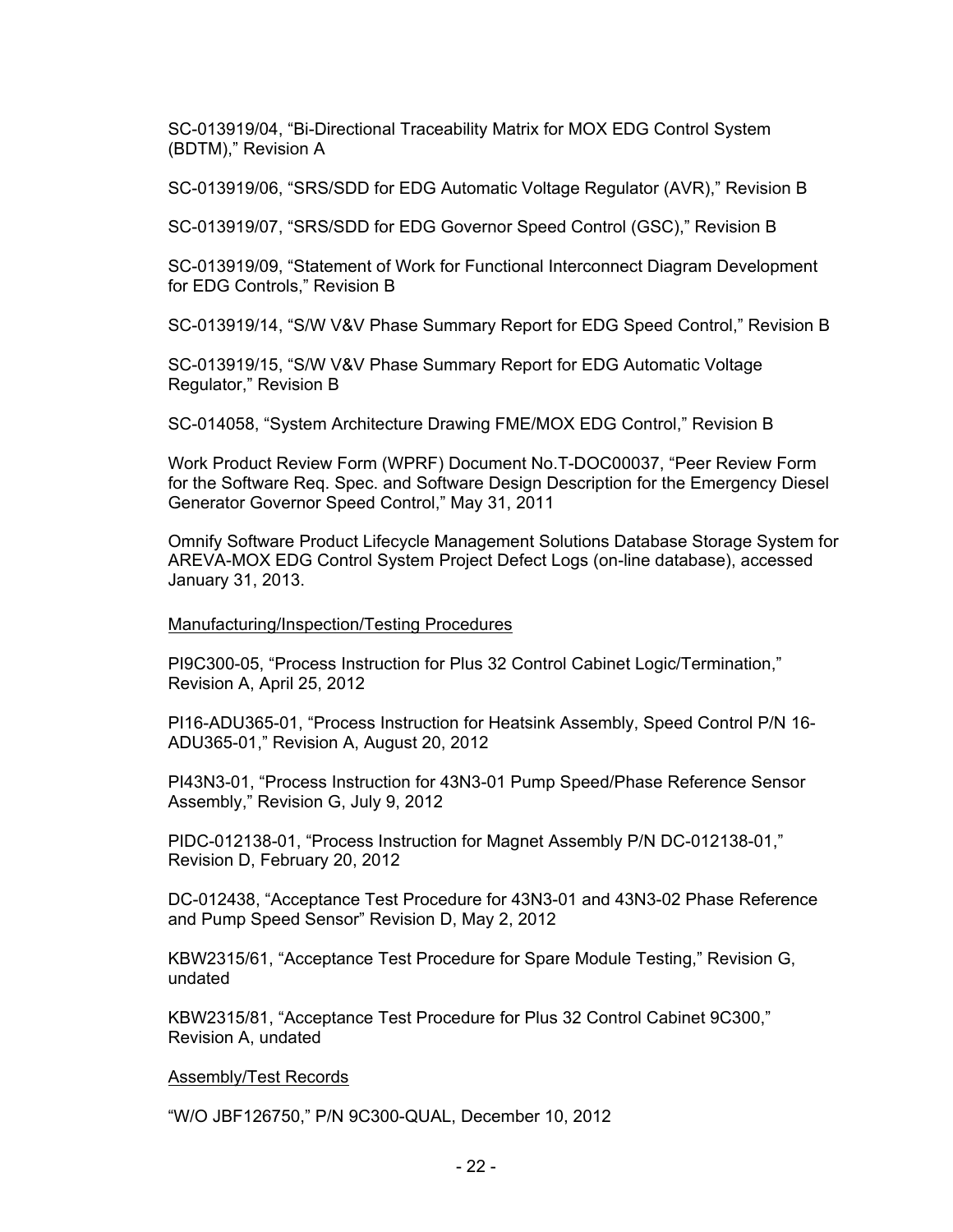"Discrete Job Traveler/Record," P/N 9C300-QUAL, in-process (undated)

"Discrete Job Traveler/Record," P/N 16-ADU365-01, Revision B1, in-process (undated)

"Discrete Job Traveler Job # JJN39219," P/N DC-012138-02, Revision B, in-process (undated)

"Discrete Job Traveler Job # JJN39099," P/N 43N3-02, Revision H, in-process (undated)

"Final Cabinet Assembly Document," P/N 9C300-QUAL, November 16, 2012

DWG No. 9C300, "Plus 32 Control Cabinet Logic/Termination," Revision A, undated

WL9C300-05, "Wire List for Cabinet Assembly 9C300-05," Revision C, undated

"Acceptance Test / Calibration Data for JJN 39099, P/N 43N3-02," Serial # C01029, December 14, 2012

"Acceptance Test / Calibration Data for JJN 39099, P/N 43N3-02," Serial # C01031, December 14, 2012

### Procurement Documents

Westinghouse PO No. 4500296766 to DRS CCI for AP1000 Reactor Coolant Pump Speed/Phase Reference Sensors, original and revisions 1-7, March 12, 2009

Westinghouse PO No. 4500388070 to DRS CCI for AP1000 Reactor Coolant Pump Speed/Phase Reference Sensors – Southern – Vogtle Units 3 and 4, April 27, 2011

Westinghouse PO No. 4500388073 to DRS CCI for AP1000 Reactor Coolant Pump Speed/Phase Reference Sensors – SCANA - Summer Units 2 and 3, April 27, 2011

Westinghouse APP-JE62-Z0-002, "Qualification Specification for Reactor Coolant Pump Speed/Phase Reference Sensor," Revision B, April 2010

Fairbanks Morse Engine PO No. 1117365 to DRS CCI for AREVA-MOX Emergency Diesel Generator Control System, Revision 2, August 18, 2011

Non-conformance / Corrective Action Documents

RWK-549, "1) Item 19 screws were loose in 2 places, 2) missing S/N marking," initiated January 31, 2013

IPI-847, "PI16-ADU365-01 – Drawing / PI inconsistency entered into system," initiated January 31, 2013

IPI-731, "First Energy rejection of 120 relays," initiated January 4 2013

IPI-265, "Markings missing on 5A and 6A fuses," initiated February 22, 2012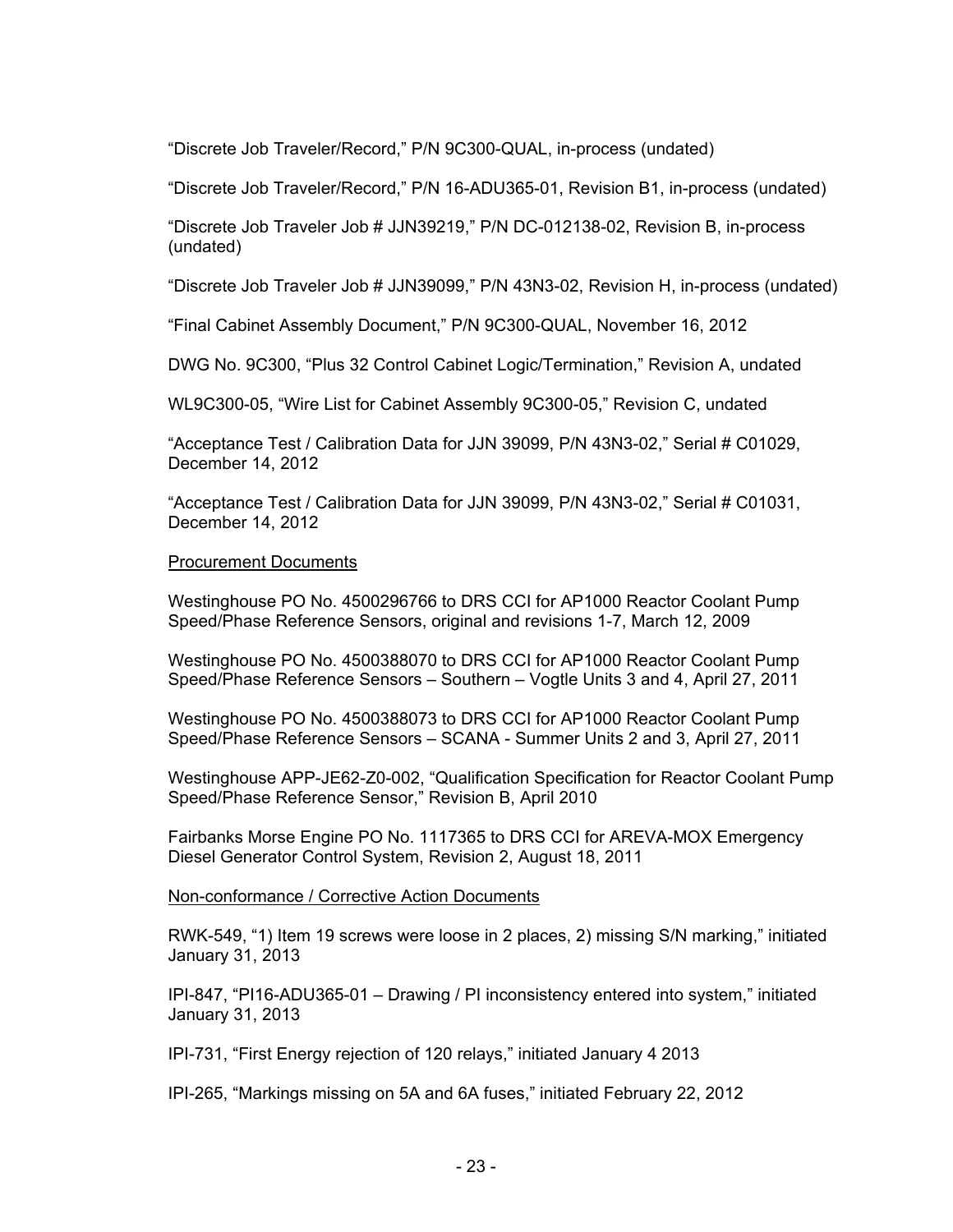IPI-451, "Solid leads are crimped but specifications do not allow lugs to be crimped to solid leads," initiated June 13, 2012

IPI-167, "Omission of the cabinet Modification Data sheets," initiated January 19, 2012

NC00000565, "Design Spec APP-JE62-ZO-001 requires test pulse peak to peak voltages," initiated May 17, 2012

NC00000602, "Post Lungmen Site Installation," initiated October 12, 2012

NC00000535, "Letter from GE regarding a potential issue with two algorithms," initiated March 1, 2012

CA00000590, "DRS CR regarding Lungmen Cabinets," initiated September 24, 2012

CA00000526, "Updates to FCAD's and cabinets FDI datasheets," initiated April 9, 2012

CA00000556, "VDU Updates for GE," initiated March 03, 2012

CA00000415, "DNV P1 Audit –Calibration Issue," initiated March, 14, 2011

CA00000487, "Shipped KBC318-1 instead of KBC318-2," initiated April 9, 2012

CA00000592, "Fuses failed required test fuse P/N," initiated January 2, 2013

CA00000488, "Various 6n Circuit Card Assemblies were shipped to KHNP less Burn-IN," initiated March 09, 2012

SCAR, "Vendor/ Supplier Corrective Action Request from GE," initiated February 1, 2012

### Design Documents

APP-JE62-Z0-001, "General Design Specification for reactor Coolant Pump Speed / Phase reference Sensor," Revision 3, undated

APP-JE62-Z0D-101, "AP1000 Specification Data Sheet for reactor Coolant Pump Speed Sensor," Revision 0, October 12, 2010

APP-JE62-Z5-004, "Project Management and Administrative Purchase Agreement Requirements for Speed Sensors and Phase Reference Sensors," Revision 2, undated

APP-JE62-Z5-003, "Appendix 3 Technical Requirements for Speed Sensors and Phase Reference Sensors," Revision 2, October 26, 2011

KBW 2315/27, "ATP Power Supply Assembly 8N76," Revision A, October 9, 2003

KBK 2361/2, "Printed Wiring Board Analog Control," Revision A, August 25, 2000

KBK 2361/1, "Printed Wiring Board- Digital Control," Revision A, April, 17, 2000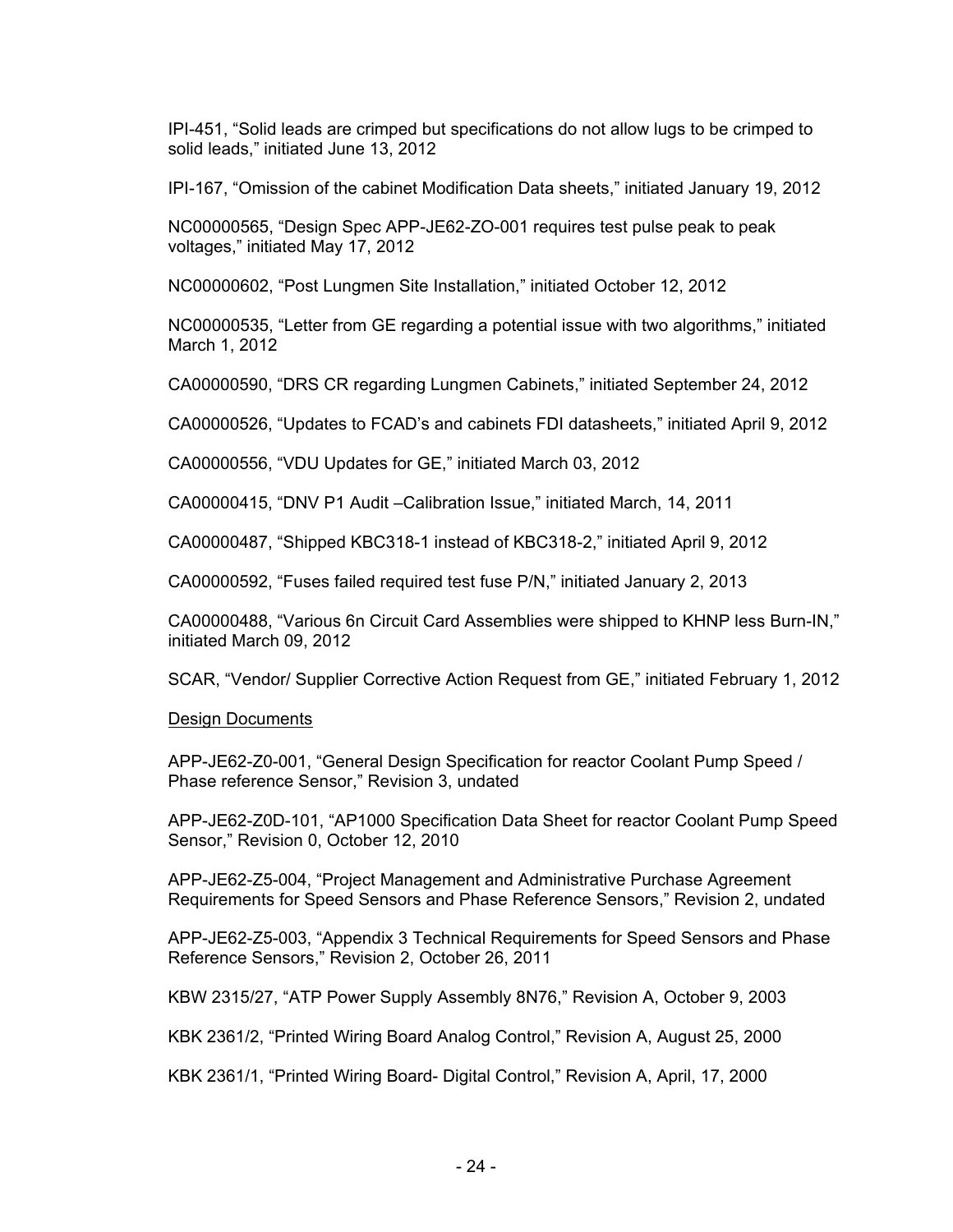### Design Drawings

43N3, "Pump Speed Sensor," Revision H

DC-012138, "Magnet Assembly," Revision D

DC-012317, "Coil End and Magnet Assembly," Revision C

Fairbanks Morse Engine Drawing No. 11879051, "Quality Assurance Requirements Shaw MOX 700043," Revision 2, March 31, 2011

 Fairbanks Morse Engine Drawing No. 13 002 245, "Emergency Engine-Generator Control Specification Areva Shaw MOX 700043," Revision 2, May 13, 2011

Fairbanks Morse Engine Drawing No. 13 002 246, "Emergency Engine-Generator Governor Speed Control Specification Areva Shaw MOX 700043," Revision 3, March 31, 2011

Fairbanks Morse Engine Drawing No. 13 002 247, "Emergency Engine-Generator Voltage Regulator Specification Areva Shaw MOX 700043," Revision 3, March 31, 2011

Fairbanks Morse Engine Technical Requirements No.BF5630, "Nuclear Safety Related Procurement Requirements," undated

#### Commercial Grade Dedication Documents

KF 1317/384, "System Dedication Plan for the Fairbanks Morse Engine Mixed Oxide Processing Project (FME MOX)," Revision C, November 6, 2012

KF 1317/384-09, "Commercial Grade Dedication Plan for Power Supply Assembly, 8N76-1," Revision A, September 10, 2012

KF 1317/395, "AP1000 RCP Speed/Phase Reference Sensor Technical Evaluation," Revision C, December 11, 2012

KF 1317/395-01, "Commercial Grade Dedication Plan for 43N3-02 RCP Speed Sensor," Revision C, December 11, 2012

DC-012438, "Acceptance Test Procedure for 43N3-01 and 43N3-02 Phase Reference and Pump Speed Sensor," Revision 0, April 30, 2012

KF 1317/384-03, "Commercial Grade Dedication Plan for Analog Control Module (ACM, 6N765-1," Revision A, September 10, 2012

KBW 2315/22, "Acceptance Test Procedure for Modules 6N754-1,-2,-3, 6N756-1, 6N757-1,-2, 6N760-1, 6N761-1, 6N762-1, 6N763-1, 6N765-1, 6N766-1, 6N768-1, 6N769-1, 6N770-1 for DRS Consolidated Controls, INC," Revision G, November 18, 2011

KBW 2315/61, "Acceptance Test Procedure for Spare Module Testing," Revision G, July 17, 2012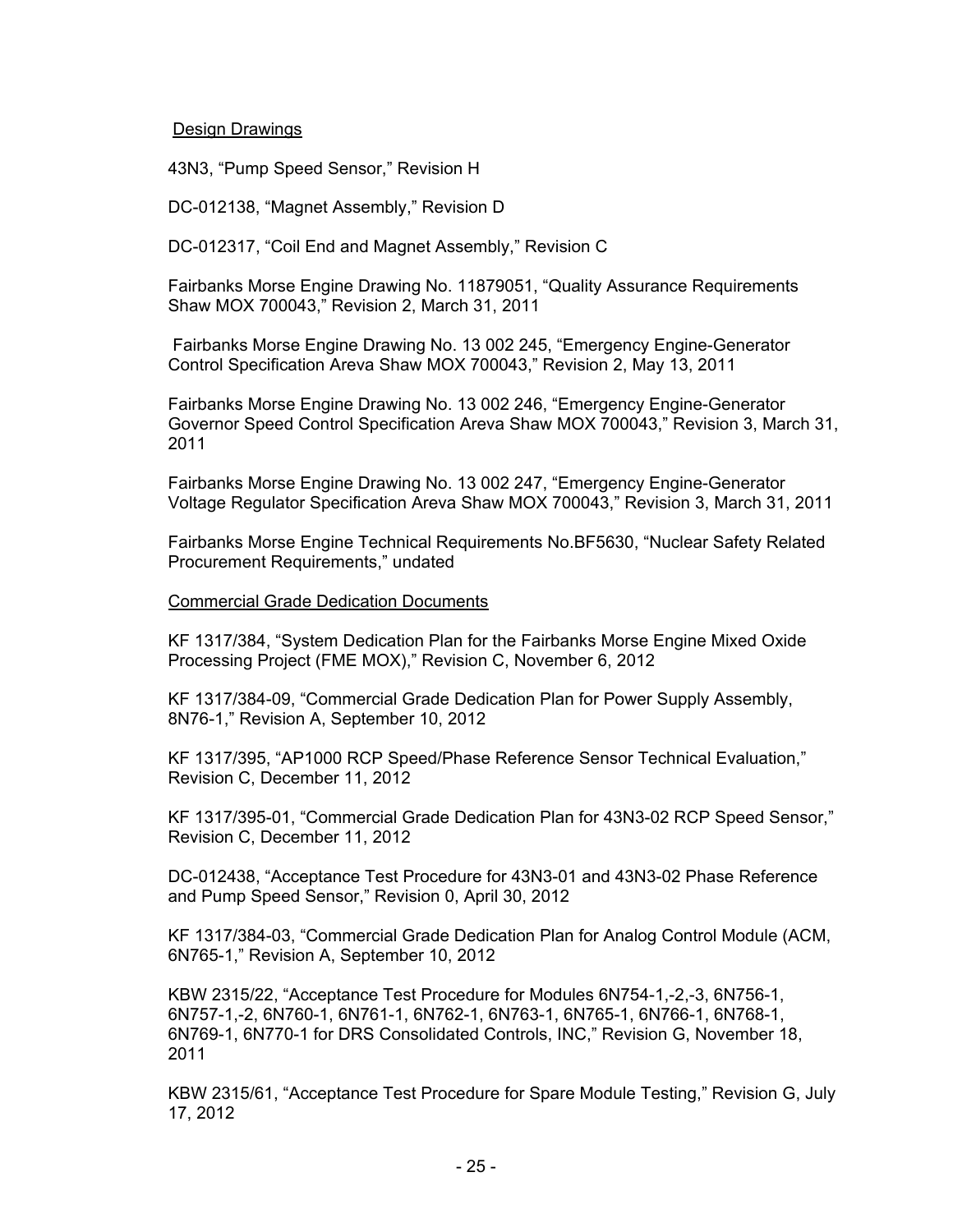KF 1317/384-01, "Commercial Grade Dedication Plan for Digital Control Module (DCM1), 6N760-1," Revision A, September 10, 2012

KF 1317/384-02, "Commercial Grade Dedication Plan for Digital Control Module (DCM3), 6N762-1," Revision A, September 10, 2012

Qualified Supplier List, electronically controlled, accessed January 30, 2013

Commercial Grade Survey Reports

Audit No. SAN 2011-006 for Kimchuk Inc, dated November 15, 2011

Audit No. SA 2009-07 for Target, dated November 5, 2009

Audit No. SAN 2012-03 for Dayton T Brown, dated February 29, 2012

Audits-Internal

Audit No. P237, dated November 27, 2012

Audit No. P236, dated October 29, 2012

Audit No. P233, dated November 27, 2012

Audit No. P238, dated December 19, 2012

Audit No. P239, dated December 18, 2012

Audit No. P242, dated November 29, 2012

Audits-External

Audit No. SAN 2012-01 for Industrial Testing Labs (ITLS), dated March 9, 2012

Audit No. SAN 2012-02 for Clark Testing labs, dated March 22, 2012

Audit No. SAN 2011-01 for Zachary Nuclear Engineering Inc., dated June 25, 2011

Lead auditor qualification record DQI-SP-044A, Rev 0

- L. Belanger, April 16, 2012
- D. Arpie, April 16, 2012
- R. Evanko, April 16, 2012
- W. Kulas, April 16, 2012
- R. Mosca, April 16, 2012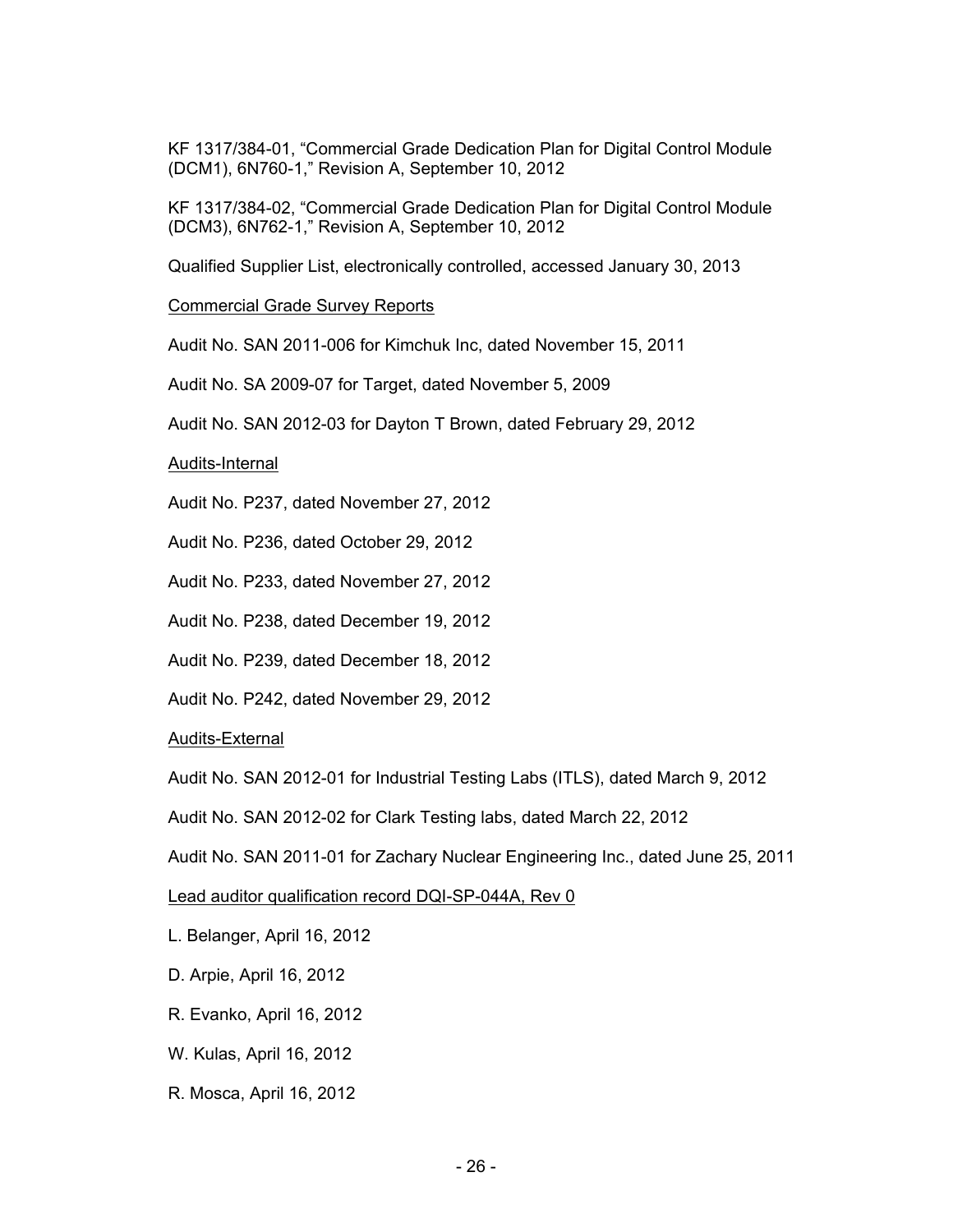K. Owens, April 16, 2012

J. Powers, April 16, 2012

### Miscellaneous Documents

"Skills Matrix," for R. Patel, on-line record, reviewed January 30, 2013

19817, "Progress Energy NUPIC Audit of DRS," Revision 1, April 22, 2008

8856-DRS-2967, "DRS letter to GE regarding Lungmen Issues," January 20, 2012

8856-DRS-2987, "Notification made to GE/Taiwan Power Company (Lungmen)," initiated April 06, 2012

8856-DRS-3028, "Notification letter to GE/Lungmen about the network configuration anomaly," initiated August 6, 2012

LTO-00998, "FDDR/GE Field deviation Disposition," Revision 0, September 20, 2012

LTO-00586, "FDDR/NIM & CIMPFD," Revision 0, July 16, 2011

LTI-05237, "FDDR/NIM & CIMPFD" Revision 0, July 19, 2011

DC-012710, "Packaging, Packing and storage Procedure for 43N3 Commercial Pump Speed Sensors," Revision D, July 24, 2012